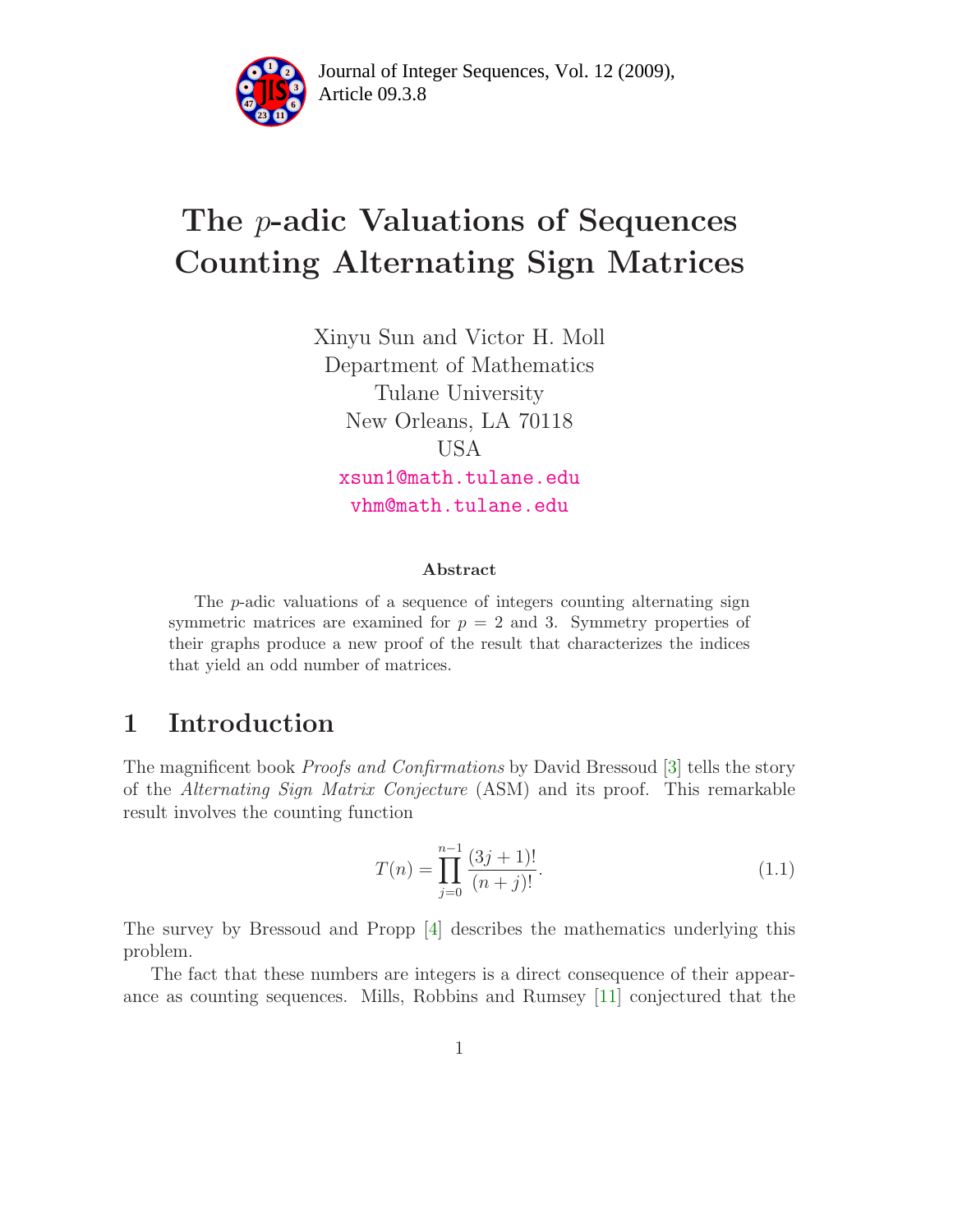number of  $n \times n$  matrices whose entries are  $-1$ , 0, or 1, whose row and column sums are all 1, and such that in every row, and in every column the non-zero entries alternate in sign is given by  $T(n)$ . The first proof of this ASM conjecture was provided by D. Zeilberger [\[12\]](#page-23-0). This proof had the added feature of being pre-refereed. Its 76 pages were subdivided by the author who provided a tree structure for the proof. An army of volunteers provided checks for each node in the tree. The request for checkers can be read in

#### http://www.math.rutgers.edu/∼zeilberg/asm/CHECKING

<span id="page-1-0"></span>The question of integrality of quotients of factorials, such as  $T(n)$ , has been considered by D. Cartwright and J. Kupka [\[5\]](#page-22-3).

**Theorem 1.1.** Assume that for every integer  $k \geq 2$  we have

$$
\sum_{i=1}^{m} \left\lfloor \frac{a_i}{k} \right\rfloor \le \sum_{j=1}^{n} \left\lfloor \frac{b_j}{k} \right\rfloor. \tag{1.2}
$$

Then the ratio of  $\prod^n$  $j=1$  $b_j!$  to  $\prod^m$  $i=1$  $a_j!$  is an integer.

The authors [\[5\]](#page-22-3) use this result to prove that  $T(n)$  is an integer.

Given an interesting sequence of integers, it is a natural question to explore the structure of their factorization into primes. This is measured by the  $p$ -adic valuation of the elements of the sequence.

**Definition 1.2.** Given a prime p and a positive integer  $x \neq 0$ , write  $x = p^m y$ , with y not divisible by p. The exponent m is the p-adic valuation of x, denoted by  $m = \nu_p(x)$ . This definition is extended to  $x = a/b \in \mathbb{Q}$  via  $\nu_p(x) = \nu_p(a) - \nu_p(b)$ . We leave the value  $\nu_p(0)$  as undefined.

The p-adic valuations of many sequences have surprising properties. The reader will find in Amdeberhan, Manna, and Moll [\[1\]](#page-22-4) an analysis of the 2-adic valuation of the sequence

$$
A_{l,m} = \frac{l!m!}{2^{m-l}} \sum_{k=l}^{m} 2^k \binom{2m-2k}{m-k} \binom{m+k}{m} \binom{k}{l}
$$
(1.3)

for fixed  $l \in \mathbb{N}$  and  $m \geq l$ . This example appeared in the evaluation of a definite integral and some of its properties are given by Manna and Moll [\[10\]](#page-22-5). The 2-adic properties of the Stirling numbers of the second kind are described by Amdeberhan, Manna, and Moll [\[2\]](#page-22-6).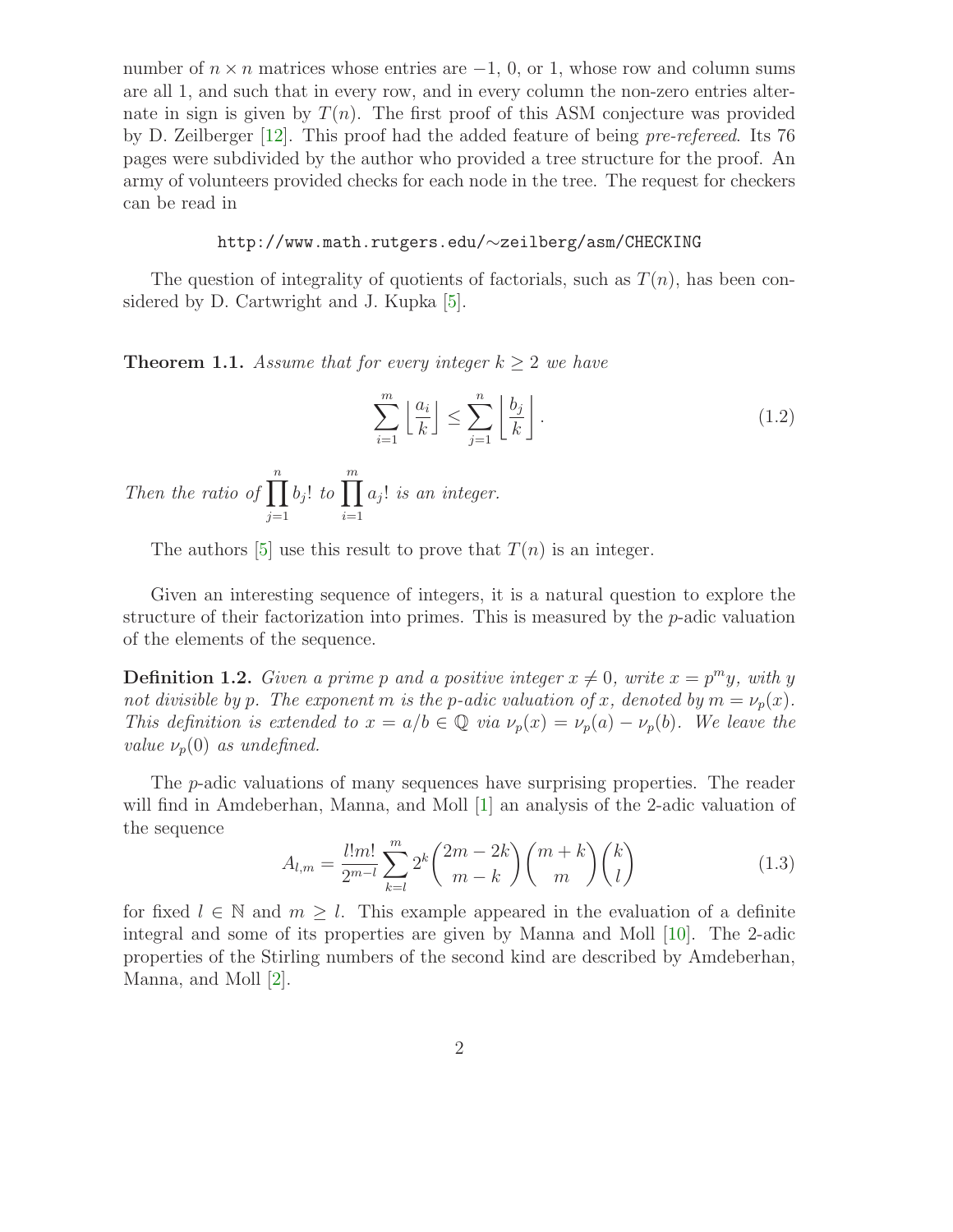



<span id="page-2-0"></span>Figure 1: The 2-adic valuation of  $T(n)$ 

<span id="page-2-1"></span>Figure 2: The 3-adic valuation of  $T(n)$ 

In this paper we provide a complete description of the  $p$ -adic valuation of the sequence  $T(n)$  in [\(1.1\)](#page-0-0) for the primes  $p = 2$  and 3. Figure [1](#page-2-0) depicts the sequence  $\nu_2 \circ T(n)$  $\nu_2 \circ T(n)$  $\nu_2 \circ T(n)$  for  $1 \le n \le 10^5$  and Figure 2 gives  $\nu_3 \circ T(n)$  for  $1 \le n \le 3^{12} = 531441$ .

The case  $p \geq 5$  presents similar features and the techniques presented here could be used to describe the function  $\nu_p \circ T$  completely. This will be reported elsewhere.

As a corollary of the analysis presenetd here, we produce a new proof of a result of D. Frey and J. Sellers [\[6\]](#page-22-7): the number  $T(n)$  is odd if and only if n is a *Jacobsthal number*  $J_m$ . These numbers, defined by the recurrence  $J_n = J_{n-1} + 2J_{n-2}$  with initial conditions  $J_0 = 1$  and  $J_1 = 1$ , are reviewed in Section [3.](#page-5-0)

The main result of this paper is:

<span id="page-2-2"></span>**Theorem 1.3.** Let  $J_n$  the Jacobsthal number and define  $I_n := [J_n, J_{n+1}]$ . The function  $\nu_2 \circ T$  restricted to  $I_n$  is determined by its restriction to  $I_{n-1} \cup I_{n-2}$ .

The details are provided in the algorithm presented next.

#### Algorithm for the function  $\nu_2 \circ T$ :

**Step 1**. Verify the special values  $\nu_2(T(2^n)) = J_{n-1}$  and  $\nu_2(T(J_n)) = 0$ . The midpoint of the interval  $I_n = [J_n, J_{n+1}]$  is  $2^n$ .

**Step 2**. Given  $N \in \mathbb{N}$ , compute the unique index n such that  $J_n \leq N < J_{n+1}$ . Step 3. For  $1 \leq i \leq J_{n-1}$ ,

$$
\nu_2(T(2^n+i)) = \nu_2(T(2^n-i)).\tag{1.4}
$$

Thus, if  $2^n < N < J_{n+1}$ , replace N by  $N^* := 2^{n+1} - N$  that satisfies  $J_n < N^* < 2^n$ and  $\nu_2(T(N)) = \nu_2(T(N^*))$ . Therefore, the value of  $\nu_2 \circ T$  on the interval  $[J_n, J_{n+1}]$ is determined by the values on its first half  $[J_n, 2^n]$ . Step 4. For  $0 < i < 2J_{n-3}$ ,

$$
\nu_2(T(J_n+i)) = i + \nu_2(T(J_{n-2}+i)).\tag{1.5}
$$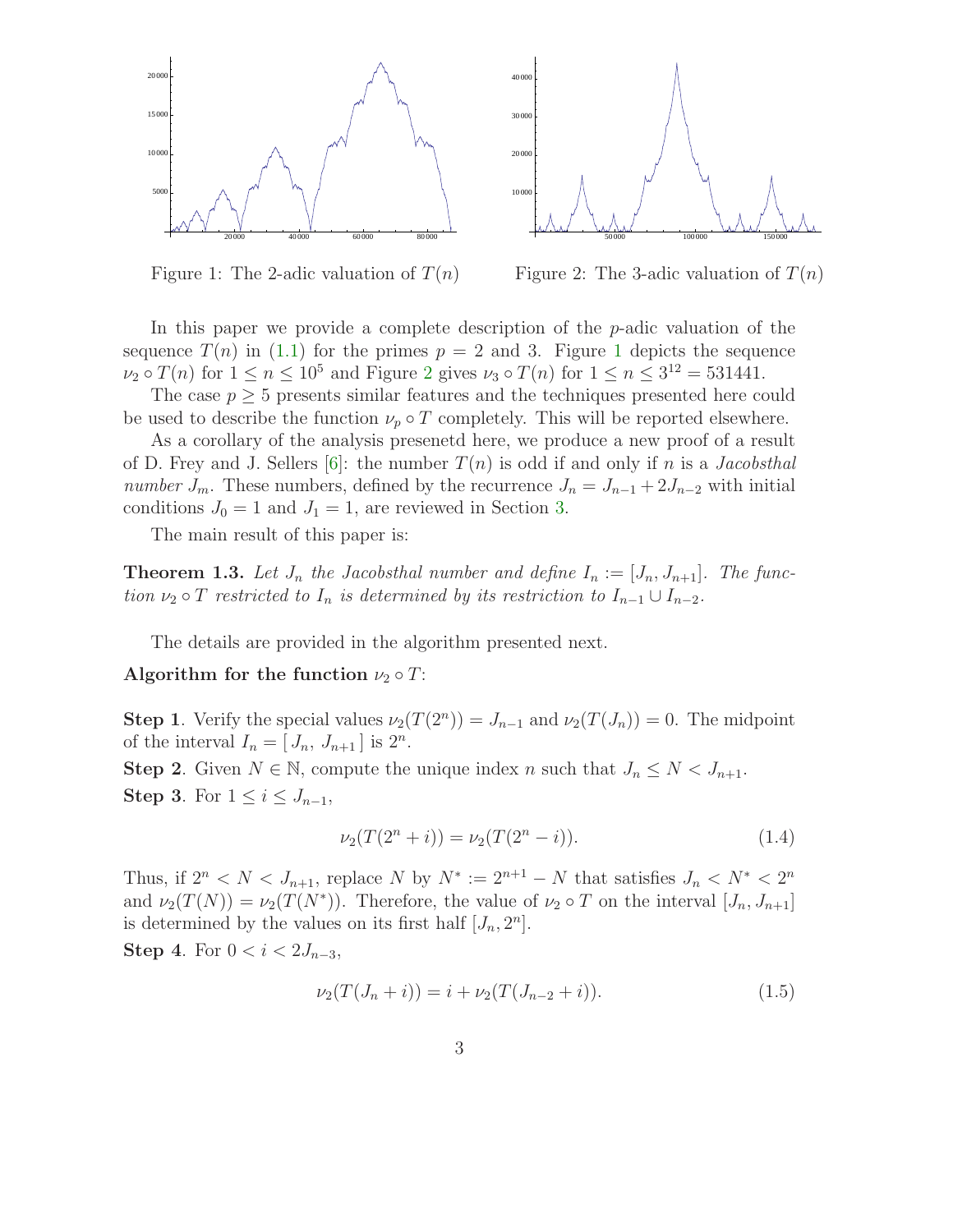This yields the value of  $\nu_2 \circ T$  on the first part of the interval  $[J_n, 2^n]$ , namely  $[J_n, J_n + 2J_{n-3}]$ , in terms of those from  $I_{n-2} = [J_{n-2}, J_{n-1}]$ . Step 5. For  $0 \leq i \leq J_{n-2}$ ,

$$
\nu_2(T(2^n - J_{n-2} + i)) = \nu_2(T(J_{n-1} + i)) + 2J_{n-3}.
$$
\n(1.6)

This determines the values of  $\nu_2 \circ T$  on the second part of the interval  $[J_n, 2^n]$ , namely  $[J_n + 2J_{n-3}, 2^n]$ , in terms of  $\nu_2 \circ T$  restricted to the previous interval  $I_{n-1} =$  $[J_{n-1}, J_{n-2}].$ 

The proof of this result is given in Section [4.](#page-5-1)

<span id="page-3-1"></span>**Theorem 1.4.** For  $n \in \mathbb{N}$ , let  $f_n$  be the restriction of  $\nu_2 \circ T$  to the interval  $I_n$  scaled to the unit square  $[0,1] \times [0,1]$ . Then  $f_n$  converges to the unique function  $f : [0,1] \rightarrow [0,1]$ that satisfies

$$
f(x) = \begin{cases} 2x + \frac{1}{4}f(4x), & \text{if } 0 \le x < \frac{1}{4}; \\ \frac{1}{2} + \frac{1}{2}f(2x - \frac{1}{2}), & \text{if } \frac{1}{4} \le x \le \frac{3}{4}; \\ 2(1-x) + \frac{1}{4}f(4x - 3), & \text{if } \frac{3}{4} < x \le 1. \end{cases}
$$

Similar results are valid for primes  $p \geq 3$ . Some details are given in Section [5.](#page-15-0) The generalization of  $T(n)$  defined by

$$
T_p(n) := \prod_{j=0}^{n-1} \frac{(pj+1)!}{(n+j)!}
$$
\n(1.7)

is also considered. The numbers  $T_p(n)$  are integers and a recurrence for its p-adic valuation is presented. A combinatorial interpretation of them is left as an open question.

### 2 A recurrence

The integers  $T(n)$  defined in [\(1.1\)](#page-0-0) grow rapidly and a direct calculation using (1.1) is impractical. The number of digits of  $T(10<sup>k</sup>)$  is 12, 1136, 113622 and 11362189 for  $1 \leq k \leq 4$ . Naturally, the prime factorization of  $T(n)$  can be computed in reasonable time since every prime p dividing  $T(n)$  satisfies  $p \leq 3n - 2$ .

<span id="page-3-0"></span>In this section we discuss a recurrence for the *p*-adic valuation of  $T(n)$ , that permits its fast computation. Introduce the notation

$$
f_p(j) := \nu_p(j!). \tag{2.1}
$$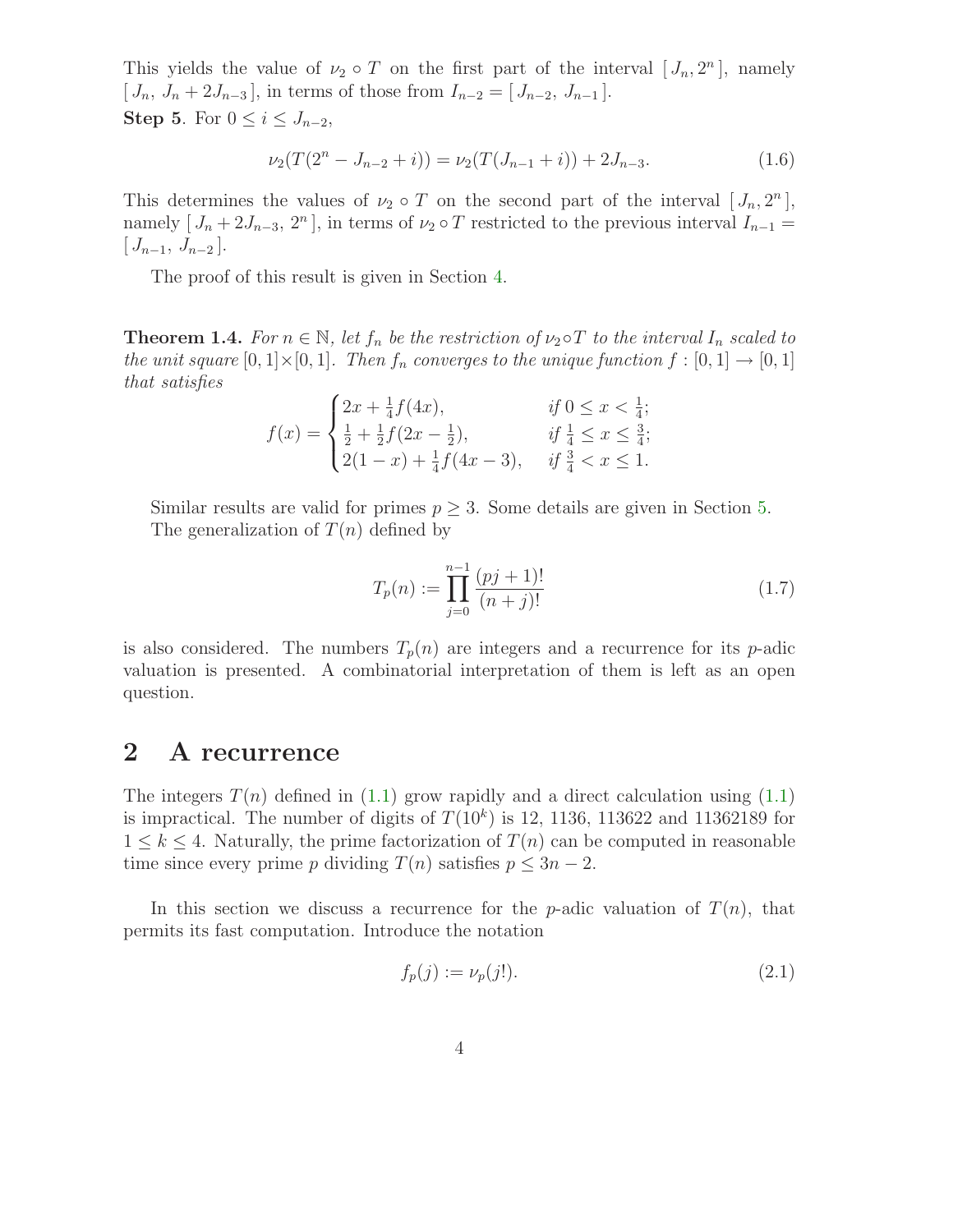**Theorem 2.1.** Let p be a prime. Then the p-adic valuation of  $T(n)$  satisfies

$$
\nu_p(T(n+1)) = \nu_p(T(n)) + f_p(3n+1) + f_p(n) - f_p(2n) - f_p(2n+1). \tag{2.2}
$$

*Proof.* This follows directly by combining the initial value  $T(1) = 1$  with the expression

$$
\nu_p(T(n)) = \sum_{j=0}^{n-1} f_p(3j+1) - \sum_{j=0}^{n-1} f_p(n+j)
$$
\n(2.3)

and the corresponding one for  $\nu_p(T(n+1))$ .

Legendre [\[9\]](#page-22-8) established the formula

$$
f_p(j) = \nu_p(j!) = \frac{j - S_p(j)}{p - 1},\tag{2.4}
$$

<span id="page-4-0"></span> $\Box$ 

where  $S_p(j)$  denotes the sum of the base-p digits of j. The result of Theorem [2.1](#page-3-0) is now expressed in terms of the function  $S_p$ .

**Corollary 2.2.** The p-adic valuation of  $T(n)$  is given by

$$
\nu_p(T(n)) = \frac{1}{p-1} \left( \sum_{j=0}^{n-1} S_p(n+j) - \sum_{j=0}^{n-1} S_p(3j+1) \right). \tag{2.5}
$$

<span id="page-4-3"></span>Summing the recurrence [\(2.2\)](#page-4-0) and using  $T(1) = 1$  we obtain an alternative expression for the *p*-adic valuation of  $T(n)$ .

**Proposition 2.3.** The p-adic valuation of  $T(n)$  is given by

$$
\nu_p(T(n)) = \frac{1}{p-1} \sum_{j=1}^{n-1} \left( S_p(2j) + S_p(2j+1) - S_p(3j+1) - S_p(j) \right). \tag{2.6}
$$

In particular, for  $p = 2$  we have

<span id="page-4-2"></span><span id="page-4-1"></span>
$$
\nu_2(T(n)) = \sum_{j=0}^{n-1} \left( S_2(2j+1) - S_2(3j+1) \right) \tag{2.7}
$$

Corollary 2.4. For each  $n \in \mathbb{N}$  we have

$$
\sum_{j=1}^{n-1} S_2(2j+1) \ge \sum_{j=1}^{n-1} S_2(3j+1). \tag{2.8}
$$

**Note.** The formula  $(2.6)$  can be used to compute  $T(n)$  for large values of n. Recall that only primes  $p \leq 3n - 2$  appear in the factorization of  $T(n)$ . For example, the number  $T(100)$  has 1136 digits and its prime factorization is given by

$$
T(100) = 2^{23} \cdot 3^{19} \cdot 13^{13} \cdot 17^4 \cdot 29^3 \cdot 41^4 \cdot 61^2 \cdot 67^{11} \cdot 71^5 \cdot 73^3 \cdot 151 \cdot 157^5 \cdot 163^9 \cdot 167^{11} \times 173^{15} \cdot 179^{19} \cdot 181^{21} \cdot 191^{27} \cdot 193^{29} \cdot 197^{31} \cdot 199^{33} \cdot 211^{30} \cdot 223^{26} \cdot 227^{24} \cdot 229^{24} \cdot 233^{22} \times 239^{20} \cdot 241^{40} \cdot 251^{16} \cdot 257^{14} \cdot 263^{12} \cdot 269^{10} \cdot 271^{10} \cdot 277^8 \cdot 281^6 \cdot 283^6 \cdot 293^2.
$$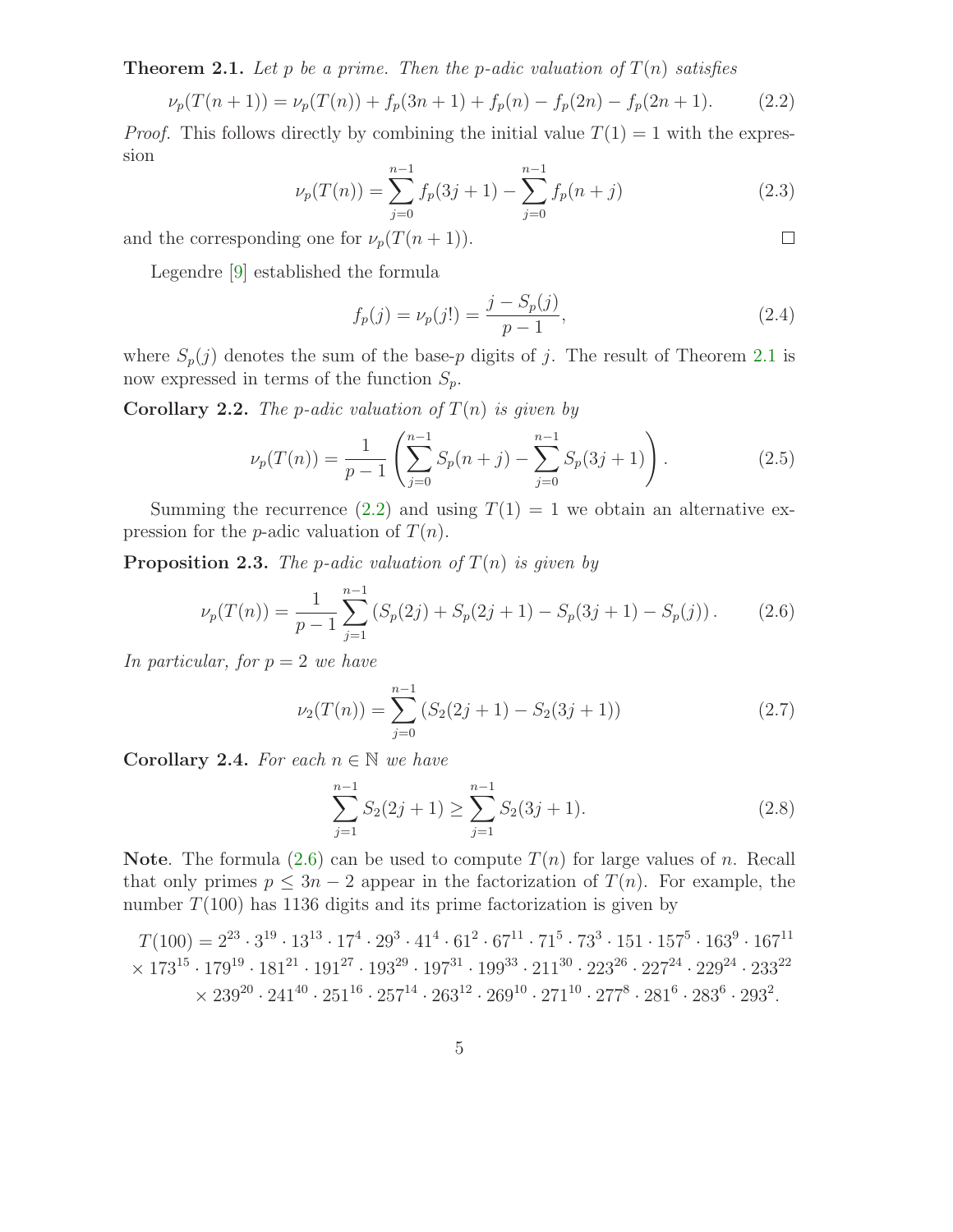### <span id="page-5-0"></span>3 The Jacobsthal numbers

The Jacobsthal sequence (A001045) is defined by the recurrence

$$
J_n = J_{n-1} + 2J_{n-2}, \text{ with } J_0 = 1, J_1 = 1. \tag{3.1}
$$

The first few values are 1, 1, 3, 5, 11, 21, 43, 85. These numbers have many interpretations. Here is a small sample:

a)  $J_n$  is the numerator of the reduced fraction in the alternating sum

$$
\sum_{j=1}^{n+1} \frac{(-1)^{j+1}}{2^j}.
$$

- b) Number of permutations with no fixed points avoiding 231 and 132.
- c) The number of odd coefficients in the expansion of  $(1 + x + x^2)^{2^{n-1}-1}$ .

Many other examples can be found at

#### http://www.research.att.com/∼njas/sequences/A001045

<span id="page-5-3"></span>The discussion of the function  $\nu_2 \circ T$  employs several elementary properties of the Jacobsthal number  $J_n$ , summarized here for the convenience of the reader.

**Lemma 3.1.** For  $n \geq 2$ , the Jacobsthal numbers  $J_n$  satisfy

- a)  $J_n = J_{n-1} + 2J_{n-2}$  with  $J_0 = 1$  and  $J_1 = 1$ . (This is the definition of  $J_n$ ).
- b)  $J_n = \frac{1}{3}$  $\frac{1}{3}(2^{n+1} + (-1)^n)$ . Therefore  $J_n$  is the nearest integer to  $\frac{2^{n+1}}{3}$  $rac{1}{3}$ .
- c)  $2^{n-1} + 1 \leq J_n < 2^n$ .
- d)  $J_n + J_{n-1} = 2^n$ .
- $e) J_n J_{n-2} = 2^{n-1}.$

### <span id="page-5-1"></span>4 The 2-adic valuation of  $T(n)$

<span id="page-5-2"></span>The goal of this section is to prove Theorem [1.3.](#page-2-2) The algorithm presented in Section [1](#page-0-1) is justified. The analysis begins with an auxiliary lemma.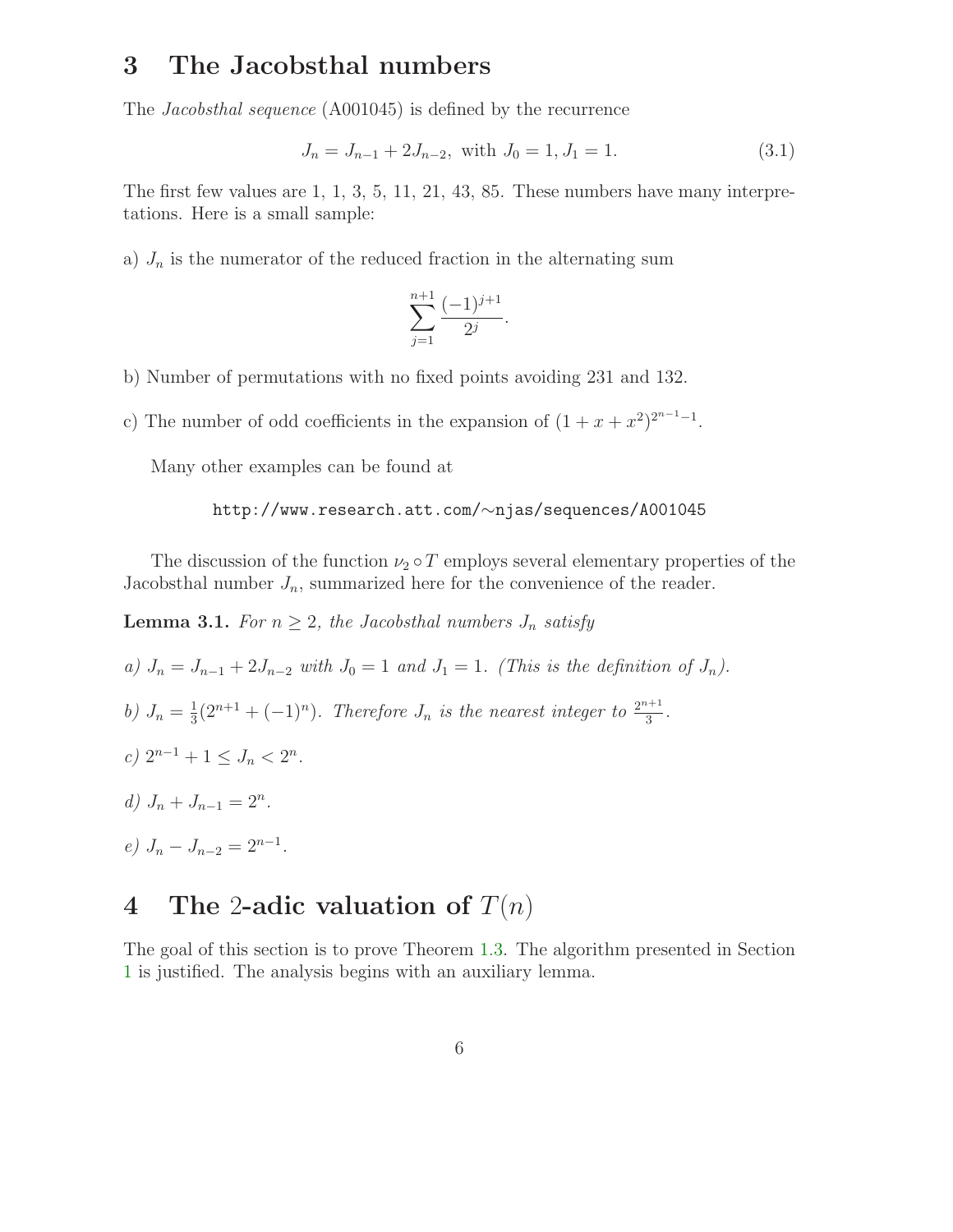**Lemma 4.1.** Let  $n \in \mathbb{N}$ . Introduce the notation  $S^+_{n,j} := S_2(3 \cdot 2^n + 3j - 2)$  and  $S_{n,j}^- := S_2(3 \cdot 2^n - 3j + 1)$ . Then

$$
S_{n,j}^{+} = \begin{cases} S_2(3j-2) + 2, & if \quad 1 \le j \le J_{n-1};\\ S_2(3j-2), & if \quad 1 + J_{n-1} \le j \le J_n;\\ S_2(3j-2) + 1, & if \quad 1 + J_n \le j \le 2^n; \end{cases}
$$
(4.1)

and

$$
S_{n,j}^{-} = \begin{cases} n+1-S_2(3j-2), & if \quad 1 \le j \le J_{n-1};\\ n+2-S_2(3j-2), & if \quad 1+J_{n-1} \le j \le J_n;\\ n+1-S_2(3j-2), & if \quad 1+J_n \le j \le 2^n. \end{cases}
$$
(4.2)

*Proof.* Let  $3j - 2 = a_0 + 2a_1 + \cdots + a_r 2^r$  be the binary expansion of  $3j - 2$ . The corresponding one for  $3 \cdot 2^{n-1}$  is simply  $2^{n-1} + 2^n$ . For  $3j - 2 < 2^{n-1}$  these two expansions have no terms in common, therefore  $S_{n,j}^+ = S_2(3j - 2) + 2$ . On the other hand, if  $2^{n-1} \leq 3j - 2 < 2^n$  then the index in the binary expansion of  $3j - 2$  is  $r = n - 1$  with  $a_{n-1} = 1$ . The expansion of  $3j - 2 + 3 \cdot 2^{n-1}$  is now

$$
a_0 + 2a_1 + \dots + a_{n-2}2^{n-2} + 2^{n-1} + 2^{n-1} + 2^n = a_0 + 2a_1 + \dots + a_{n-2}2^{n-2} + 2^{n+1},
$$

and this yields  $S_{n,j}^{+} = a_0 + a_1 + \cdots + a_{n-2} + 1 = S_2(3j - 2)$ . The remaining cases are treated in a similar form.  $\Box$ 

<span id="page-6-0"></span>We now establish the 2-adic valuation at the center of the interval  $[J_{n-1},J_n]$ . This establishes one of the special values in Step 1 of the algorithm.

Theorem 4.2. Let  $n \in \mathbb{N}$ . Then

$$
\nu_2(T(2^n)) = J_{n-1}.
$$
\n(4.3)

Proof. We proceed by induction and split

$$
\nu_2(T(2^n)) = \sum_{j=1}^{2^n - 1} \left[ S_2(2j+1) - S_2(3j+1) \right]
$$
 (4.4)

at  $j = 2^{n-1} - 1$ . The first part is identified as  $\nu_2(T(2^{n-1}))$  to produce

$$
\nu_2(T(2^n)) = \nu_2(T(2^{n-1})) + \sum_{j=0}^{2^{n-1}-1} S_2(2j+1+2^n) - \sum_{j=1}^{2^{n-1}} S_2(3j-2+3\cdot 2^{n-1}).
$$

From  $2j + 1 \leq 2^n - 1 < 2^n$  it follows  $S_2(2j + 1 + 2^n) = S_2(2j + 1) + 1$ . Assume first that  $n$  is even. Lemma [4.1](#page-5-2) gives

$$
\sum_{j=1}^{2^{n-1}} S_2(3j - 2 + 3 \cdot 2^{n-1}) = \sum_{j=1}^{(2^{n-1}+1)/3} [S_2(3j - 2) + 2] +
$$
  

$$
\sum_{j=(2^{n-1}+1)/3}^{(2^{n}-1)/3} S_2(3j - 2) + \sum_{j=(2^{n}+2)/3}^{2^{n-1}} [S_2(3j - 2) + 1]
$$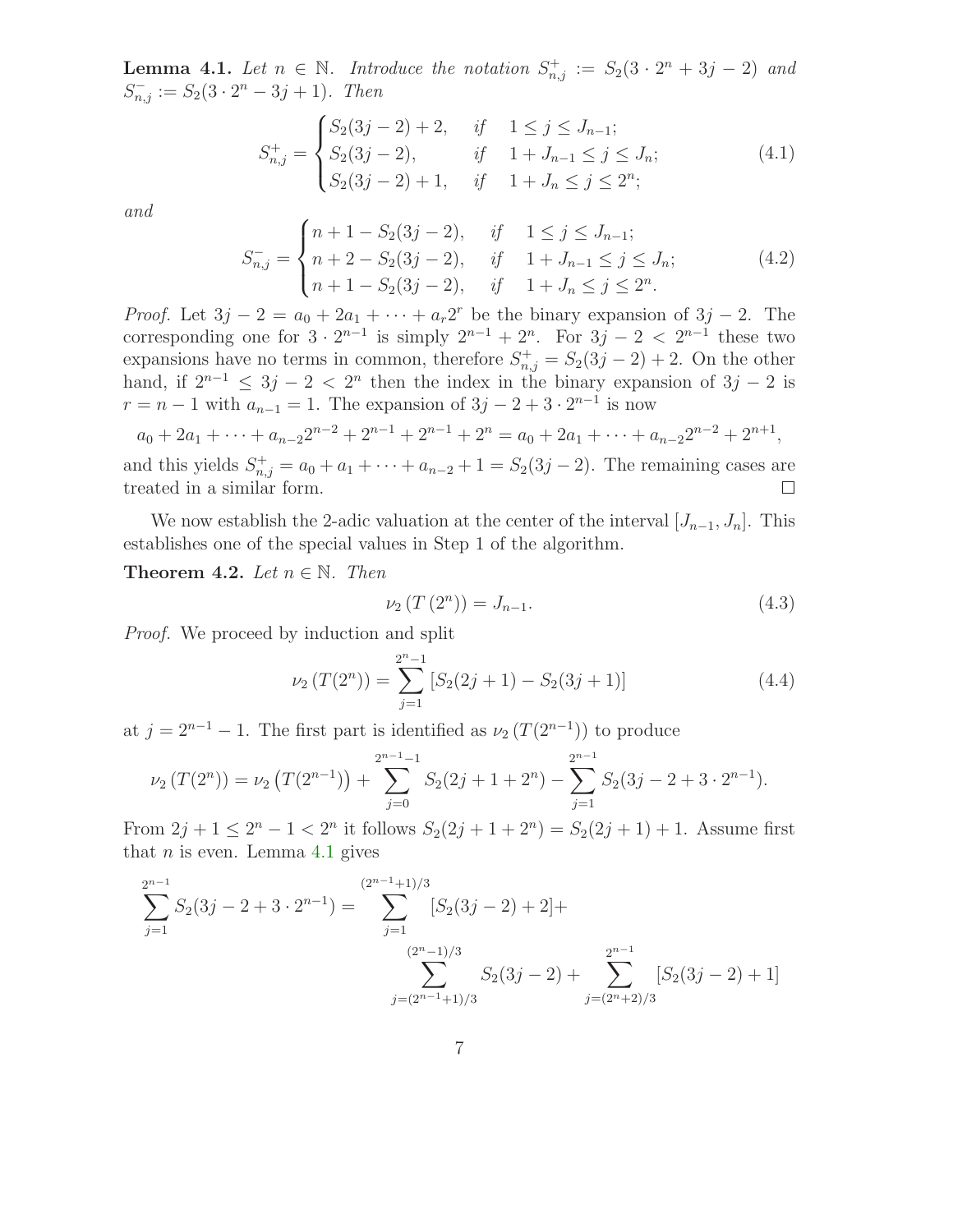and using [\(2.7\)](#page-4-2) yields

$$
\nu_2(T(2^n)) = 2\nu_2(T(2^{n-1})) - 1 = 2J_{n-2} - 1.
$$
\n(4.5)

Elementary properties of Jacobsthal numbers give  $2J_{n-2} - 1 = J_{n-1}$ , proving the result. The argument for *n* odd is similar.  $\Box$ 

The next theorem gives the second special value in Step 1.

<span id="page-7-0"></span>**Theorem 4.3.** Let  $n \in \mathbb{N}$ . Then  $\nu_2(T(J_n)) = 0$ .

Proof. Proposition [2.3](#page-4-3) gives

$$
\nu_2(T(J_n)) = \sum_{j=1}^{J_n - 1} \left[ S_2(2j + 1) - S_2(3j + 1) \right]. \tag{4.6}
$$

Split the sum at  $2^{n-1} \leq J_n - 1$  to obtain

$$
\nu_2(T(J_n)) = \sum_{j=1}^{2^{n-1}-1} [S_2(2j+1) - S_2(3j+1)]
$$
  
+ 
$$
\sum_{j=2^{n-1}}^{J_n-1} [S_2(2j+1) - S_2(3j+1)]
$$
  
= 
$$
\nu_2(T(2^{n-1})) + \sum_{j=2^{n-1}}^{J_n-1} [S_2(2j+1) - S_2(3j+1)].
$$

Therefore

$$
\nu_2(T(J_n)) = \nu_2(T(2^{n-1})) + \sum_{j=0}^{J_n-1-2^{n-1}} \left[ S_2(2j+1+2^n) - S_2(3j+1+3\cdot 2^{n-1}) \right].
$$

The Jacobsthal numbers satisfy  $J_n - 1 - 2^{n-1} = J_{n-2} - 1$ , so that

$$
\nu_2(T(J_n)) = \nu_2(T(2^{n-1})) + \sum_{j=0}^{J_{n-2}-1} \left[ S_2(2j+1+2^n) - S_2(3j+1+3\cdot 2^{n-1}) \right].
$$

The relation

$$
2j + 1 \le 2(J_{n-2} - 1) + 1 = 2J_{n-2} - 1 = J_n - J_{n-1} - 1 < 2^n,
$$

implies

$$
S_2(2j + 1 + 2n) = S_2(2j + 1) + 1.
$$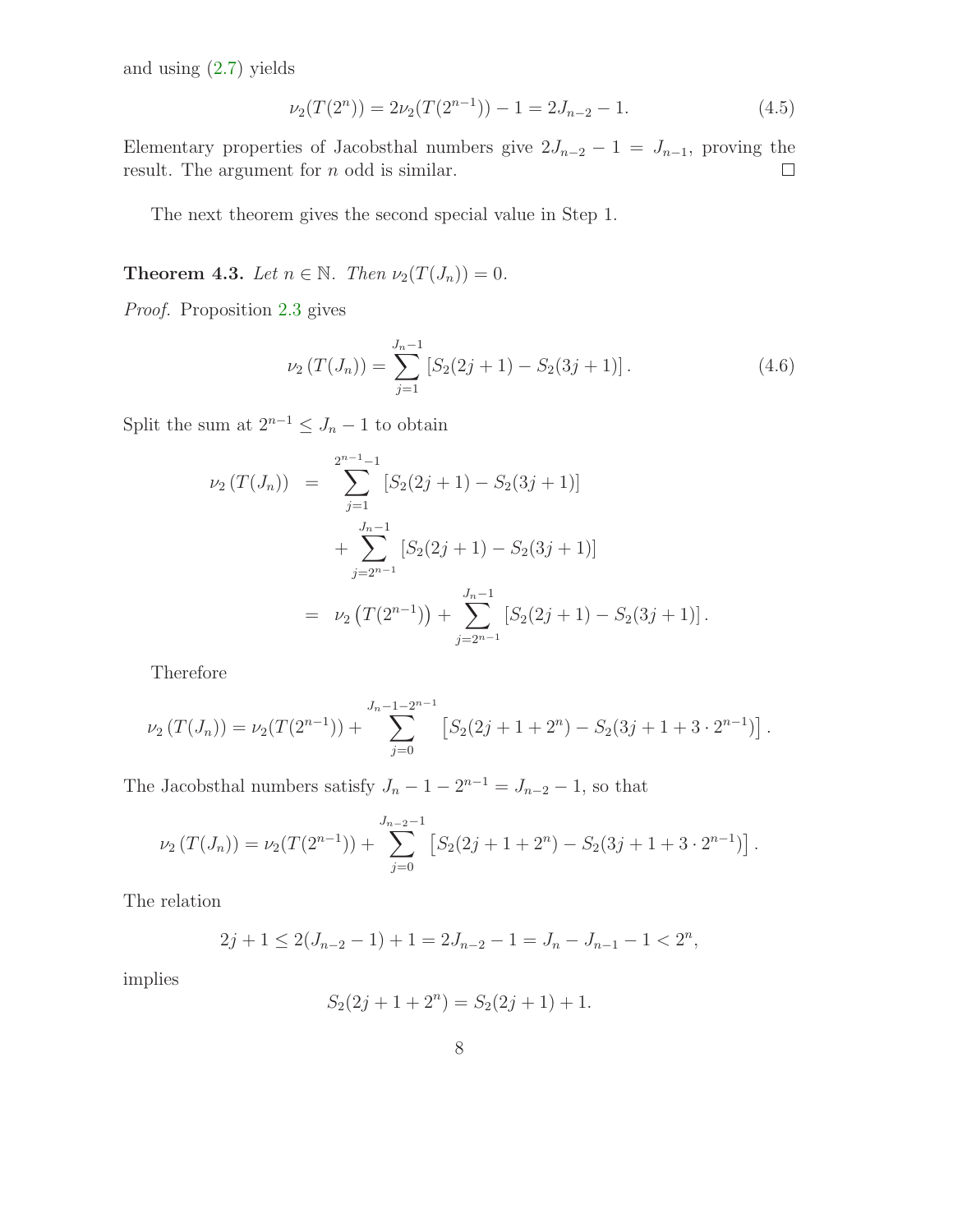Similarly  $3j + 1 \leq 3J_{n-2} - 2 < 3(2^{n-1} + (-1)^n) - 2 \leq 2^{n-1} - 1$  and  $3 \cdot 2^{n-1} = 2^n + 2^{n-1}$ give

$$
S_2(3j + 1 + 3 \cdot 2^{n-1}) = S_2(3j + 1) + 2,
$$

for  $0 \leq j \leq J_{n-2} - 1$ . Therefore

$$
\nu_2(T(J_n)) = \nu_2(T(2^{n-1})) + \sum_{j=0}^{J_{n-2}-1} [S_2(2j+1) - S_2(3j+1)] - J_{n-2}.
$$

Theorem [4.2](#page-6-0) shows that the first and third term on the line above cancel, leading to

$$
\nu_2(T(J_n)) = \nu_2(T(J_{n-2})).
$$

The result now follows by induction on  $n$ .

We continue with the analysis of the function  $\nu_2 \circ T$ . The next Lemma corresponds to Step 3 in the outline that deals with  $\nu_2(T(j))$  for  $J_n \leq j \leq J_n + 2J_{n-3} = 2^n - J_{n-2}$ .

**Lemma 4.4.** For  $0 < i \leq 2J_{n-3}$  we have

$$
\nu_2(T(J_n+i)) = i + \nu_2(T(J_{n-2}+i)). \tag{4.7}
$$

*Proof.* Assume  $n$  is even. Then

$$
\nu_2(T(J_n+i)) = \sum_{j=1}^{J_n+i-1} [S_2(2j+1) - S_2(3j+1)]
$$
  
= 
$$
\sum_{j=1}^{J_n-1} [S_2(2j+1) - S_2(3j+1)] + \sum_{j=J_n}^{J_n+i-1} [S_2(2j+1) - S_2(3j+1)].
$$

The first sum is  $\nu_2(T(J_n)) = 0$ , according to Theorem [4.3.](#page-7-0) Lemma [3.1](#page-5-3) now gives

$$
\nu_2(T(J_n+i)) = \sum_{j=J_n}^{J_n+i-1} [S_2(2j+1) - S_2(3j+1)]
$$
  
\n
$$
= \sum_{j=J_n+1}^{J_n+i} [S_2(2j-1) - S_2(3j-2)]
$$
  
\n
$$
= \sum_{j=J_n+1-2^{n-1}}^{J_n+i-2^{n-1}} [S_2(2^n+2j-1) - S_2(3 \cdot 2^{n-1} + 3j-2)]
$$
  
\n
$$
= \sum_{j=J_{n-2}+i}^{J_{n-2}+i} [S_2(2^n+2j-1) - S_2(3 \cdot 2^{n-1} + 3j-2)].
$$

 $\Box$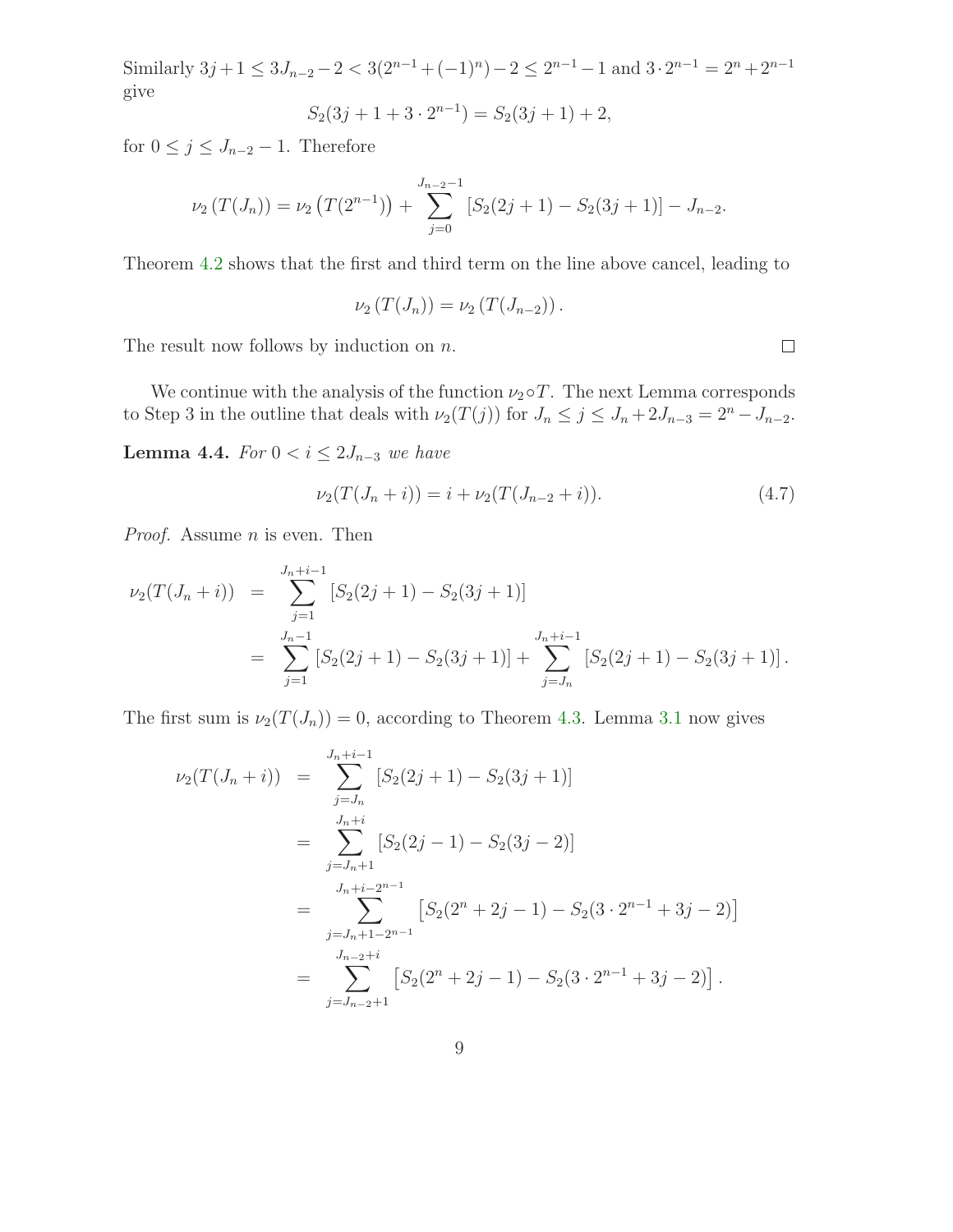The index  $j$  satisfies

$$
2j - 1 \le 2(J_{n-2} + i) - 1 < 2(J_{n-2} + 2J_{n-3}) = 2J_{n-1} < 2^n,
$$

therefore  $S_2(2^n + 2j - 1) = 1 + S_2(2j - 1)$ . The lower limit in the last sum is  $J_{n-2} + 1 = \frac{1}{3}(2^{n-1} + 1) + 1$ , and the upper bound is

$$
J_{n-2} + i \le J_{n-2} + 2J_{n-3} = J_{n-1} = \frac{1}{3}(2^n - 1).
$$
 (4.8)

For these values of j, Lemma [4.1](#page-5-2) gives  $S_2(3 \cdot 2^{n-1} + 3j - 2) = S_2(3j - 2)$ . Therefore

$$
\nu_2(T(J_n+i)) = \sum_{j=J_{n-2}+1}^{J_{n-2}+i} [S_2(2j-1)+1-S_2(3j-2)]
$$
  
=  $i+\sum_{j=J_{n-2}+1}^{J_{n-2}+i} [S_2(2j-1)-S_2(3j-2)]$   
=  $i+\nu_2(T(J_{n-2}+i)).$ 

The result has been established for  $n$  even. The proof for  $n$  odd is similar.  $\Box$ Corollary 4.5. The 2-adic valuation of  $T(n)$  satisfies  $\nu_2(T(j)) > 0$  for  $J_n < j <$  $2^n - J_{n-2}$ .

The next result shows the graph of  $\nu_2 \circ T$  on the interval  $[2^n - J_{n-2}, 2^n + J_{n-2}]$  is a vertical shift of the graph on  $[J_{n-1}, J_n]$ . This corresponds to Step 4 in the outline.

Proposition 4.6. For  $0 \le i \le 2J_{n-2}$ ,

$$
\nu_2(T(2^n - J_{n-2} + i)) = \nu_2(T(J_{n-1} + i)) + 2J_{n-3}.
$$
\n(4.9)

*Proof.* The functions  $\nu_2(T(J_{n-1}+i))$  and  $\nu_2(T(2^n-J_{n-2}+i))$  have the same discrete derivative. This amounts to

$$
\nu_2(T(J_{n-1}+i)) - \nu_2(T(J_{n-1}+i-1)) =
$$
  

$$
\nu_2(T(2^n - J_{n-2}+i)) - \nu_2(T(2^n - J_{n-2}+i-1))
$$
 (4.10)

for  $1 \leq i \leq 2J_{n-2}$ . Observe that

<span id="page-9-0"></span>
$$
\nu_2(T(k)) - \nu_2(T(k-1)) = S_2(2k-1) - S_2(3k-2),\tag{4.11}
$$

and using  $2^{n} - J_{n-2} = 2^{n-1} + J_{n-1}$ , conclude that the result is equivalent to the identity

$$
S_2(2^n + 2(J_{n-1} + i) - 1) - S_2(2(J_{n-1} + i) - 1) =
$$
  

$$
S_2(3 \cdot 2^{n-1} + 3(J_{n-1} + i) - 2) - S_2(3(J_{n-1} + i) - 2), \quad (4.12)
$$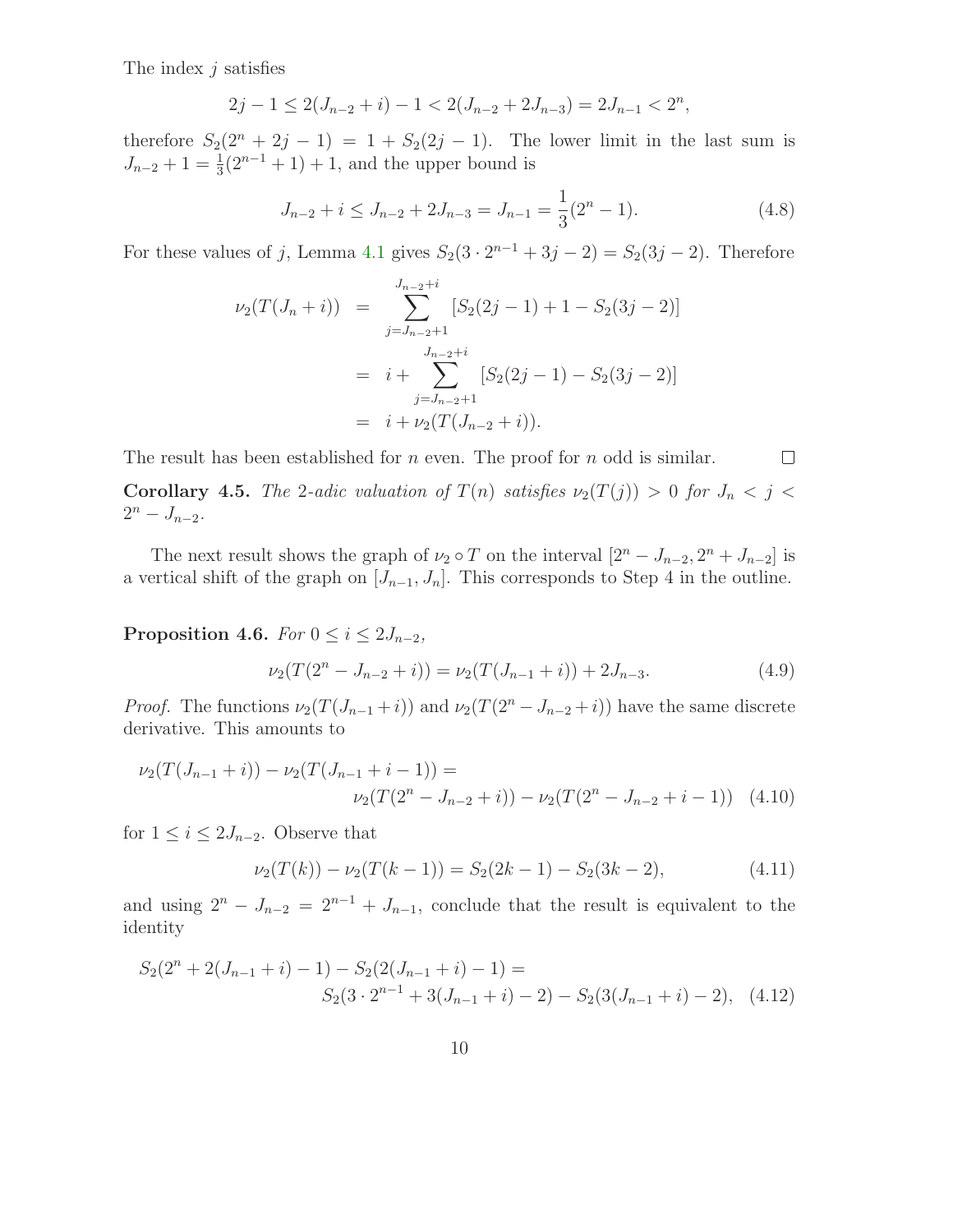for  $1 \leq i \leq 2J_{n-2}$ . Define

$$
h_n(i) = \begin{cases} 1, & \text{if } 1 \le i \le J_{n-2}; \\ 0, & \text{if } J_{n-2} + 1 \le i \le 2J_{n-2}. \end{cases} \tag{4.13}
$$

The assertion is that both sides in  $(4.12)$  agree with  $h_n(i)$ . The analysis of the left hand side is easy: the condition  $1 \leq i \leq J_{n-2}$  implies  $2(J_{n-1} + i) - 1 \leq 2^{n} - 1$ . Thus, the term  $2^n$  does not interact with the binary expansion  $2(J_{n-1}+i)-1$  and produces the extra 1. On the other hand, if  $J_{n-2} + 1 \leq i \leq 2J_{n-2}$ , then

$$
2^{n} + 1 = 2(J_{n-1} + J_{n-2} + 1) - 1 \le 2(J_{n-1} + i) - 1
$$
  
 
$$
\le 2(J_{n-1} + 2J_{n-2}) - 1 = 2J_{n} - 1 < 2^{n+1} - 1.
$$
 (4.14)

Therefore the binary expansion of  $x := 2(J_{n-1} + i) - 1$  is of the form  $a_0 + a_1 \cdot 2 +$  $\cdots + a_{n-1} \cdot 2^{n-1} + 1 \cdot 2^n$ . It follows that  $2^n + x$  and x have the same number of 1's in their binary expansion. Thus  $S_2(x) = S_2(x + 2^n)$  as claimed.

The analysis of the right hand side of  $(4.12)$  is slightly more difficult. Let  $x :=$  $3(J_{n-1}+i)-2$  and it is required to compare  $S_2(x)$  and  $S_2(3\cdot 2^{n-1}+x)$ . Observe that

$$
x \le 3(J_{n-1} + 2J_{n-2}) - 2 = 3J_n - 2 = 2^{n+1} + (-1)^n - 2 < 2^{n+1} \tag{4.15}
$$

and

$$
x \ge 3(J_{n-1} + 1) - 2 = 2^{n} + (-1)^{n-1} + 1 \ge 2^{n}.
$$
\n(4.16)

This shows that the binary expansion of  $x$  is of the form

$$
x = a_0 + a_1 \cdot 2 + \dots + a_{n-1} \cdot 2^{n-1} + 1 \cdot 2^n, \tag{4.17}
$$

and the corresponding one for  $3 \cdot 2^{n-1}$  is  $2^n + 2^{n-1}$ . An elementary calculation shows that  $S_2(x+3\cdot 2^{n-1}) - S_2(x)$  is 1 if  $a_{n-1} = 0$  and 0 if  $a_{n-1} = 1$ . In order to transform this inequality to a restriction on the index i, observe that  $a_{n-1} = 1$  is equivalent to  $x - 2^{n} \ge 2^{n-1}$ . Using the value of x this becomes  $3(J_{n-1} + i) - 2 \ge 3 \cdot 2^{n-1}$ , that is directly transformed to  $i \geq J_{n-2} + 1$ . This shows that the right hand side of [\(4.12\)](#page-9-0) also agrees with  $h_n$  and  $(4.12)$  has been established.  $\Box$ 

The final step in the proof of Theorem [1.3](#page-2-2) deals with the symmetry of the graph of  $\nu_2(T(j))$  on  $I_n$  about the point  $j = 2^n$ . The range covered in the next proposition is  $2^n - J_{n-1} \le j \le 2^n + J_{n-1}$ .

Proposition 4.7. For  $1 \leq i \leq J_{n-1}$ ,

$$
\nu_2(T(2^n - i)) = \nu_2(T(2^n + i)).\tag{4.18}
$$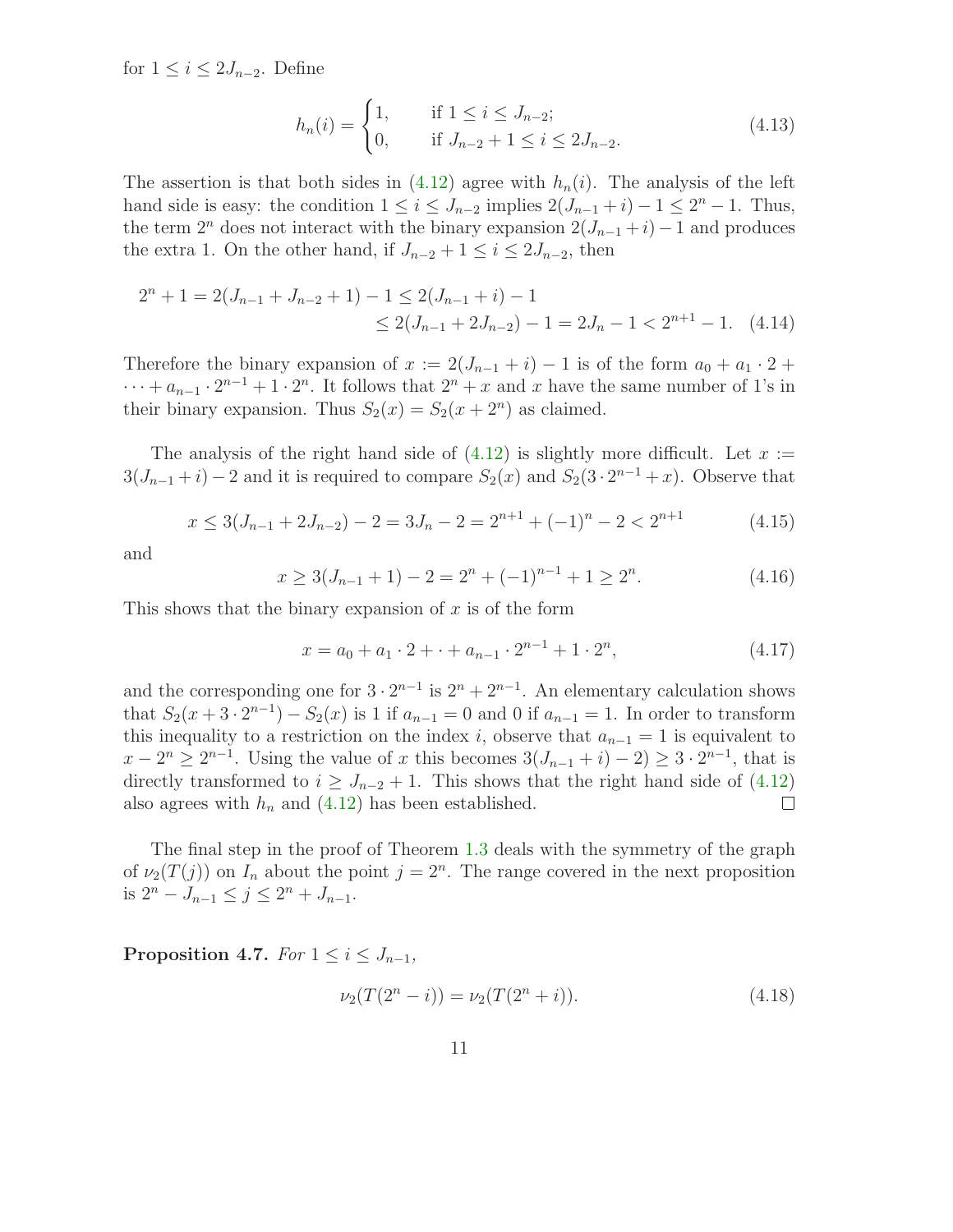Proof. Start with

$$
\nu_2(T(2^n)) - \nu_2(T(2^n - i)) = \sum_{\substack{j=2^{n-1}+1}}^{2^n} [S_2(2j-1) - S_2(3j-2)]
$$
  
= 
$$
\sum_{k=1}^i [S_2(2^{n+1} - (2k-1)) - S_2(3 \cdot 2^n - (3k-1))].
$$

The first term in the sum satisfies

$$
S_2(2^{n+1} - (2k - 1)) = n + 2 - S_2(2k - 1).
$$
 (4.19)

To check this, write  $2k - 1 = a_0 + a_1 \cdot 2 + \cdots + a_r \cdot 2^r$  with  $a_0 = 1$  because  $2k - 1$  is odd. Now,  $2^{n+1} = (1 + 2 + 2^2 + \cdots + 2^n) + 1$  implies that

$$
2^{n+1} - (2k - 1) = (2^n + 2^{n-1} + \dots + 2^{r+1})
$$
  
+ (1 - a<sub>r</sub>) \cdot 2<sup>r</sup> + (1 - a<sub>r+1</sub>) \cdot 2<sup>r-1</sup> + \dots + (1 - a<sub>1</sub>) \cdot 2 + 1

resulting in

$$
S_2(2^{n+1} - (2k-1)) = n+1 - (a_r + a_{r-1} + \dots + a_1)
$$
  
=  $n+2 - S_2(2k-1)$ .

Therefore

$$
\nu_2(T(2^n)) - \nu_2(T(2^n - i)) = (n + 2)i - \sum_{k=1}^i S_2(2k - 1) - \sum_{k=1}^i S_2(3 \cdot 2^n - (3k - 1)). \tag{4.20}
$$

Similarly

$$
\nu_2(T(2^n+i)) - \nu_2(T(2^n)) = \sum_{j=2^n+1}^{2^n+i} (S_2(2j-1) - S_2(3j-2))
$$
  
= 
$$
\sum_{k=1}^i (S_2(2^{n+1}+2k-1) - S_2(3 \cdot 2^n + 3k-2)).
$$

The inequality

$$
2k - 1 \le 2i - 1 \le 2J_{n-1} - 1 \le 2 \cdot 2^{n-1} - 1 \le 2^n - 1 < 2^{n+1} \tag{4.21}
$$

shows that  $S_2(2^{n+1} + 2k - 1) = 1 + S_2(2k - 1)$ . Also, Lemma [4.1](#page-5-2) yields the identity

<span id="page-11-0"></span>
$$
S_2(3 \cdot 2^n + 3k - 2) + S_2(3 \cdot 2^n - 3k + 1) = n + 3. \tag{4.22}
$$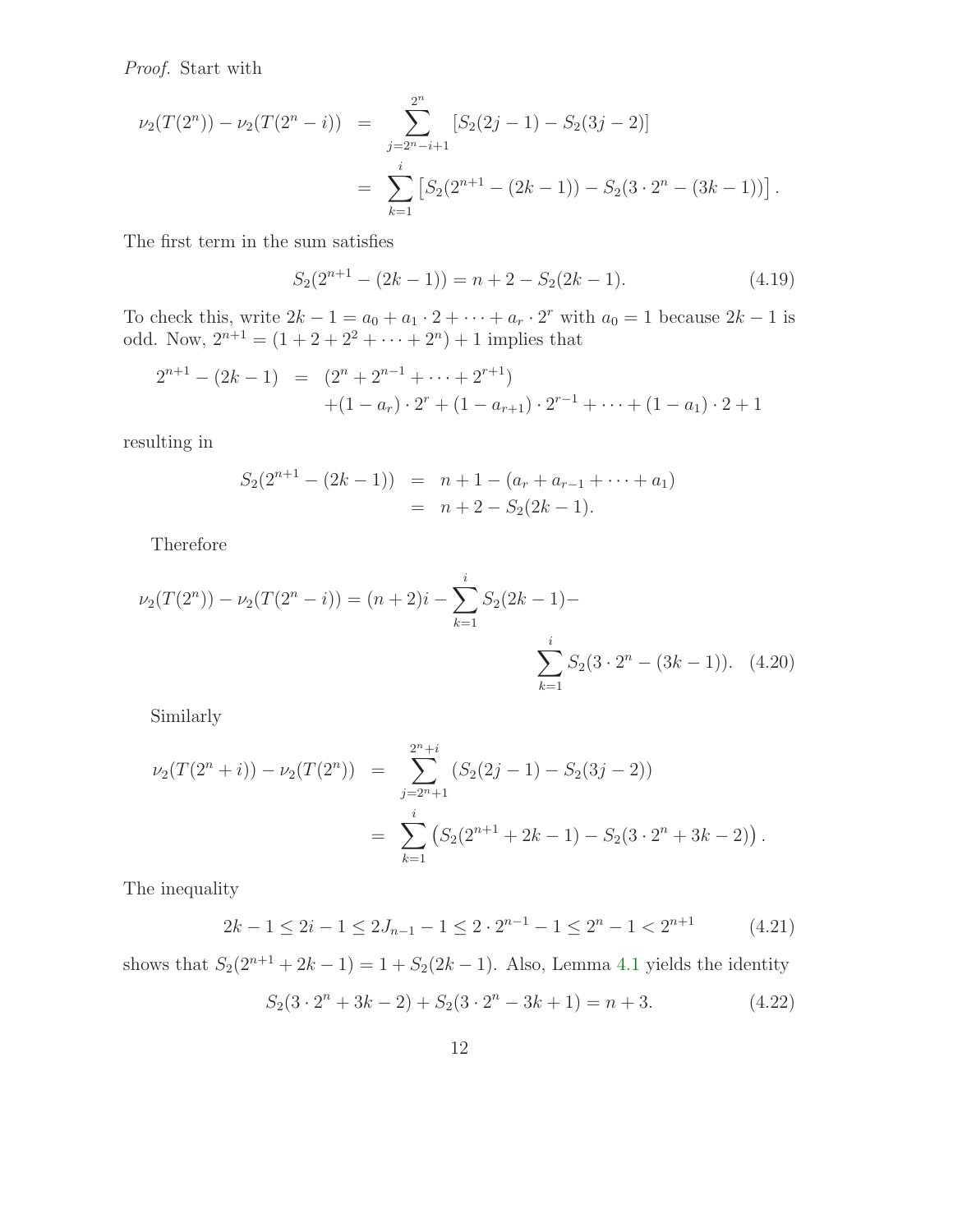Therefore

$$
\nu_2(T(2^n+i)) - \nu_2(T(2^n)) = \sum_{k=1}^i (S_2(2^{n+1}+2k-1) - S_2(3 \cdot 2^n + 3k-2)) + i
$$
  
+ 
$$
\sum_{k=1}^i S_2(2k-1) - (n+3-S_2(3 \cdot 2^n - 3k+1)).
$$

Thus

$$
\nu_2(T(2^n)) - \nu_2(T(2^n - i)) = -[\nu_2(T(2^n - i)) - \nu_2(T(2^n))],
$$

and symmetry has been established.

**Note.** The identity  $(4.22)$  can be given a direct proof by induction on k. It is required to check that the left hand side is independent of  $k$ . This follows from the identity

$$
S_2(m+3) - S_2(m) = \begin{cases} 2 - \omega_2\left(\frac{m}{2}\right), & \text{if } m \equiv 0 \mod 2; \\ -\omega_2\left(\frac{m}{4}\right), & \text{if } m \equiv 1 \mod 2; \end{cases}
$$
(4.23)

 $\Box$ 

where  $\omega_2(m)$  is the number of trailing 1's in the binary expansion of m. For  $m =$ 829,  $S_3(829) = 7$  and  $S_3(832) = 3$ . The binary expansion of  $m = 207 = |829/4|$  is 11001111 and the number of trailing 1's is 4. This observation is due to A. Straub.

Note. The proof of Theorem [1.3](#page-2-2) is now complete.

**Example.** The use of the algorithm is illustrated with the computation of  $\nu_2(T(5192))$ . The number  $T(5192)$  has 3,062,890 digits and it is never computed.

1. Start with  $J_{12} = 2731 < 5192 < J_{13} = 5461$ . The midpoint of [2731, 5461] is 4096.

2. Apply Step 3, to obtain  $\nu_2(T(5192)) = \nu_2(T(3000))$ .

- 3. The number  $3000 \in [J_{12}, J_{12} + 2J_9]$ . Step 4 gives  $\nu_2(T(3000)) = 269 + \nu_2(T(952))$ .
- 4. The number  $952 \in [J_{10} + 2J_7, 2^{10}]$ . Step 5 gives  $\nu_2(T(952)) = 170 + \nu_2(T(440))$ .
- 5. The number  $440 \in [J_9 + 2J_6, 2^9]$ . Step 5 gives  $\nu_2(T(440)) = 86 + \nu_2(T(184))$ .
- 6. The number  $184 \in [J_8, J_8 + 2J_5]$ . Step 4 gives  $\nu_2(T(184)) = 13 + \nu_2(T(56))$ .
- 7. The number  $56 \in [J_6 + 2J_3, 2^6]$ . Step 5 gives  $\nu_2(T(56)) = 10 + \nu_2(T(24))$ .
- 8. The number  $24 \in [J_5, J_5 + 2J_2]$ . Step 4 gives  $\nu_2(T(24)) = 3 + \nu_2(T(8))$ .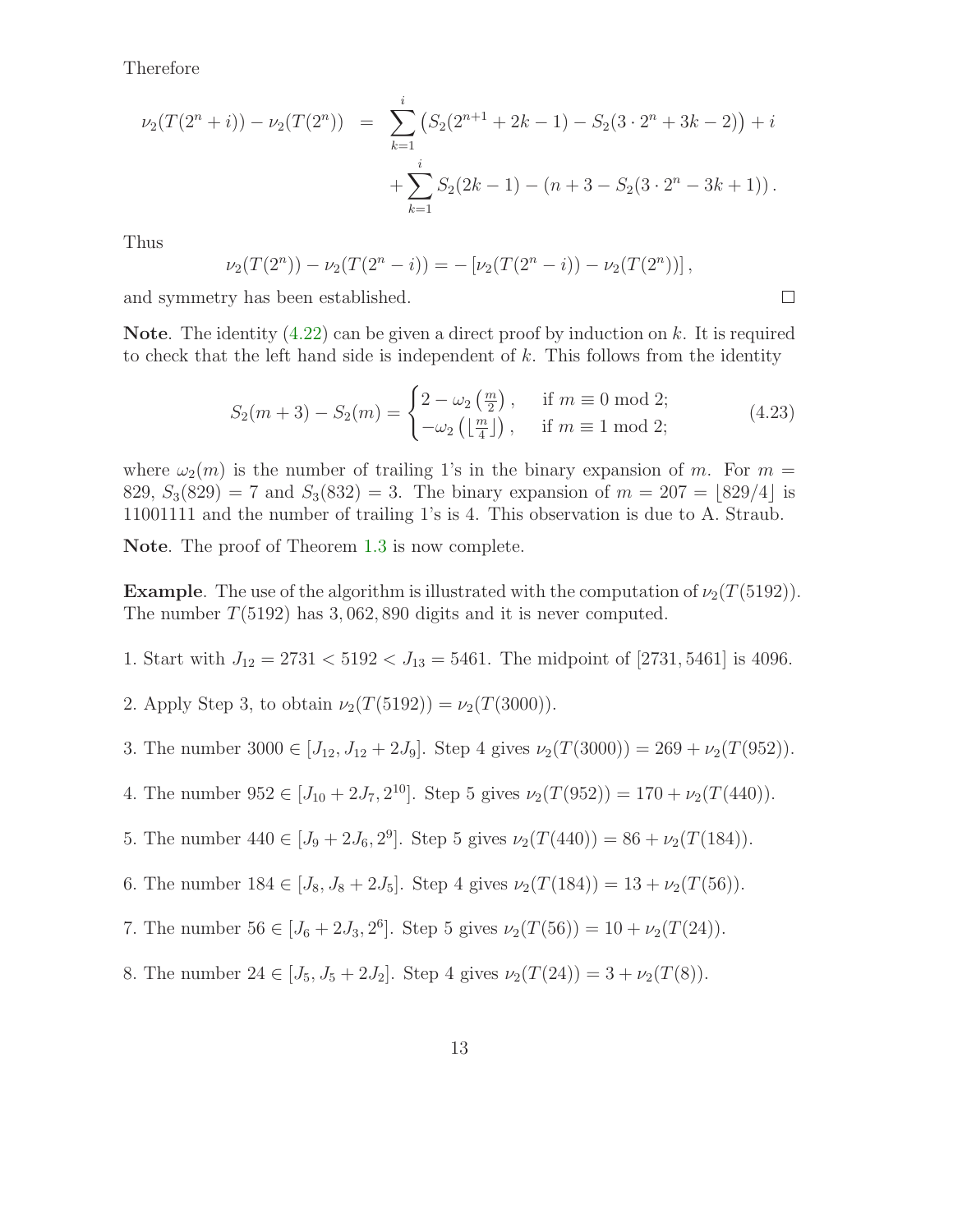9. The number 8 is a power of 2, so  $\nu_2(T(8)) = J_2 = 3$ .

Backwards substitution gives  $\nu_2(T(5192)) = 554$ . This can be verified using [2.7.](#page-4-2)

The construction of  $\nu_2 \circ T$  given in the algorithm following Theorem [1.3](#page-2-2) gives the result of Frey and Sellers [\[6\]](#page-22-7).

**Corollary 4.8.** The number  $T(n)$  is odd if and only if n is a Jacobstahl number.

The next statement deals with the range of  $\nu \circ T$ .

**Theorem 4.9.** The range of  $\nu_2 \circ T$  is N. Furthermore, for each  $m \in \mathbb{N}$ , the equation  $\nu_2(T(n)) = m$  has finitely many solutions, the largest being  $n = J_{2m+1} - 1$ .

Proof. The inequality

$$
\nu_2(T(J_n+i)) > \nu_2(T(J_n+1)) = \nu_2(T(J_{n+1}-1)),
$$

for  $1 < i < J_{n+1} - J_n - 2$  and  $\nu_2(T(J_{n+2} - 1)) = \nu_2(T(J_n - 1)) + 1$ , comes from the previous discussion. Therefore the minimum value of  $\nu_2(T(n))$  around  $2^n$  is attained exactly at  $J_n + 1$  and  $J_{n+1} - 1$ . These values are also *strictly* increasing along the even and odd indices. Thus,  $m < \nu_2(T(i))$  for any given m, provided i is large enough.

To determine the last appearance of  $m$ , it is only required to determine the last occurance of n such that  $\nu_2(T(J_n-1)) = m$ . Since  $\nu_2(T(J_2-1)) = \nu_2(T(J_3-1)) = 1$ , it follows that  $\nu_2(T(J_{2n}-1)) = \nu_2(T(J_{2n+1}-1)) = n$ .  $\Box$ 

**Note.** Define  $\lambda(m)$  to be the number of solutions of  $\nu_2(T(n)) = m$ . The values for  $1 \leq m \leq 8$  are shown below.

| $\sim$        |  |  |  |  |
|---------------|--|--|--|--|
| $\sim$<br>110 |  |  |  |  |

Table 1: The first 8 values in the range of  $\nu_2 \circ T$ 

For example, the five solutions to  $\nu(T(n)) = 5$  are 16, 342, 682, 684 and  $J_{11}-1 = 1364$ and the eight solutions to  $\nu(T(n)) = 7$  are 26, 38, 46, 82, 5462, 10922, 10924 and  $J_{15} - 1 = 21844$ .

Note. In sharp contrast to the 2-adic valuation, D. Frey and J. Sellers [\[7,](#page-22-9) [8\]](#page-22-10) show that if  $p \geq 3$  is a prime, the equation  $\nu_p(T(n)) = m$  has infinitely many solutions, for each  $m \in \mathbb{N}$ .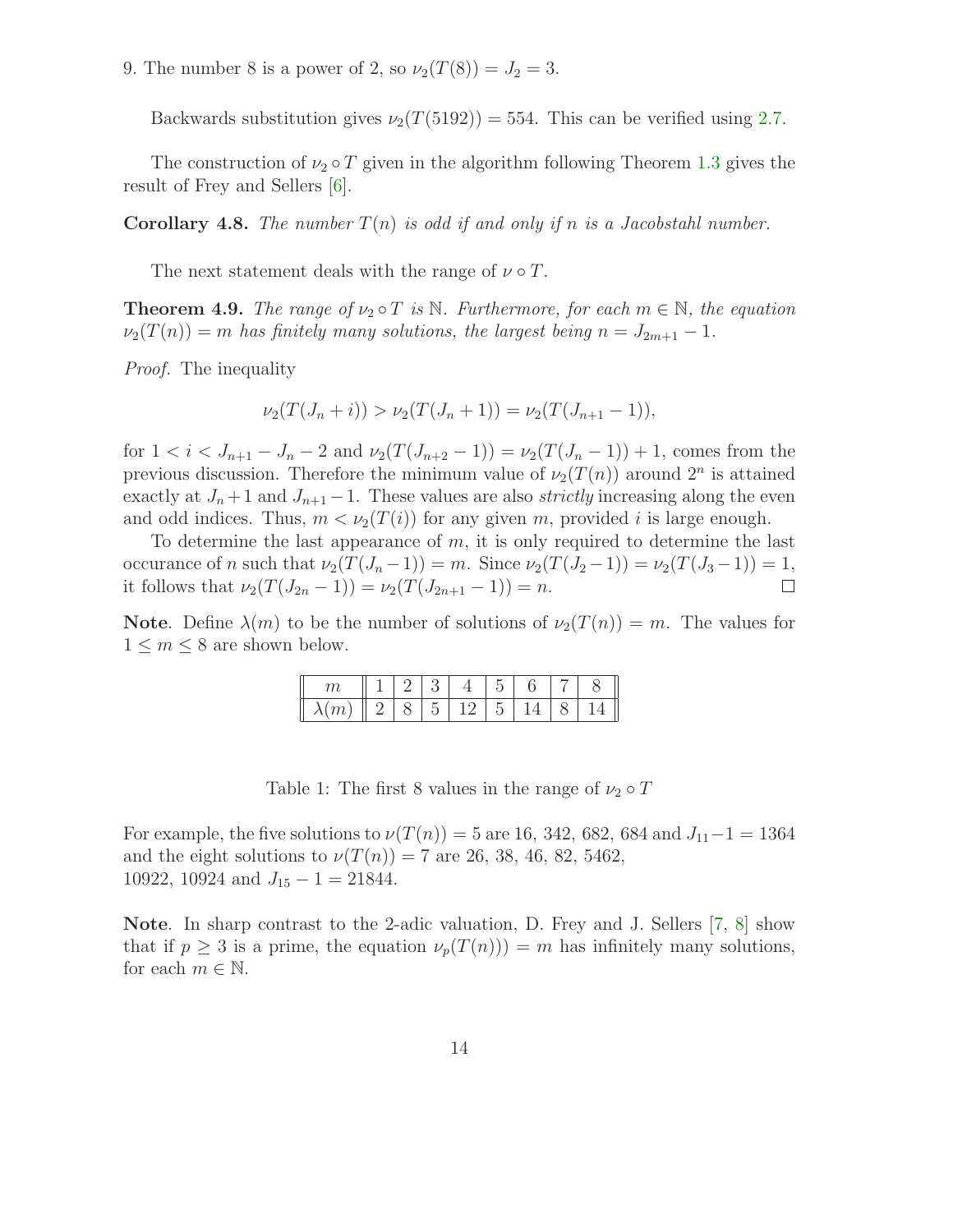**Scaling.** The graph of  $\nu_2 \circ T$  on the interval  $I_n := [J_n, J_{n+1}]$  vanishes at the endpoints and it is symmetric about the midpoint  $2<sup>n</sup>$  where the maximum value  $J_{n-1}$  occurs. Figure [3](#page-14-0) shows  $\nu_2(T(n))$  on the interval  $I_{10} = [341, 683]$  $I_{10} = [341, 683]$  $I_{10} = [341, 683]$  and Figure 4 depicts the first 15 such graphs, scaled to the unit square.

1.0



<span id="page-14-0"></span>Figure 3: The 2-adic valuation of  $T(n)$ between minima



<span id="page-14-1"></span>Figure 4: The scaled version of the 2-adic valuation of  $T(n)$ 

The interval  $[J_n, 2^n] \subset I_n$  is divided into  $[J_n, J_n + 2J_{n-3}]$  and  $[J_n + 2J_{n-3}, 2^n]$ . Scaling  $I_n$  to  $[0, 1]$  the shifted endpoints of these subintervals are

$$
\left\{0, \frac{2J_{n-3}}{J_{n+1} - J_n}, \frac{2^n - J_n}{J_{n+1} - J_n}\right\} \to \left\{0, \frac{1}{4}, \frac{1}{2}\right\},\tag{4.24}
$$

as  $n \to \infty$ .

The linear interpolation of the function  $\nu_2 \circ T$  on the interval  $I_n = [J_n, J_{n+1}]$  is now scaled to the unit square by

$$
f_n(x) = \frac{1}{J_{n-1}} (\nu_2 \circ T) (J_n + (J_{n+1} - J_n)x).
$$
 (4.25)

The algorithm in Section [1](#page-0-1) is now translated into a relation for the functions  $f_n$ .

**Proposition 4.10.** The function  $f_n$  satisfies

$$
f_n(x) = \frac{J_{n+1} - J_n}{J_{n-1}} x + \frac{J_{n-3}}{J_{n-1}} f_{n-2} \left( \frac{J_{n+1} - J_n}{J_{n-1} - J_{n-2}} x \right),
$$

for  $0 \leq x \leq \frac{2J_{n-3}}{J_{n+1}-J_n}$  and

$$
f_n(x) = \frac{J_{n-2}}{J_{n-1}} f_{n-1} \left( \frac{J_{n+1} - J_n}{J_n - J_{n-1}} x - \frac{2J_{n-3}}{J_n - J_{n-1}} \right) + \frac{2J_{n-3}}{J_{n-1}},
$$

for  $\frac{2J_{n-3}}{J_{n+1}-J_n} \leq x \leq \frac{J_{n-1}}{J_{n+1}-J_n}$ .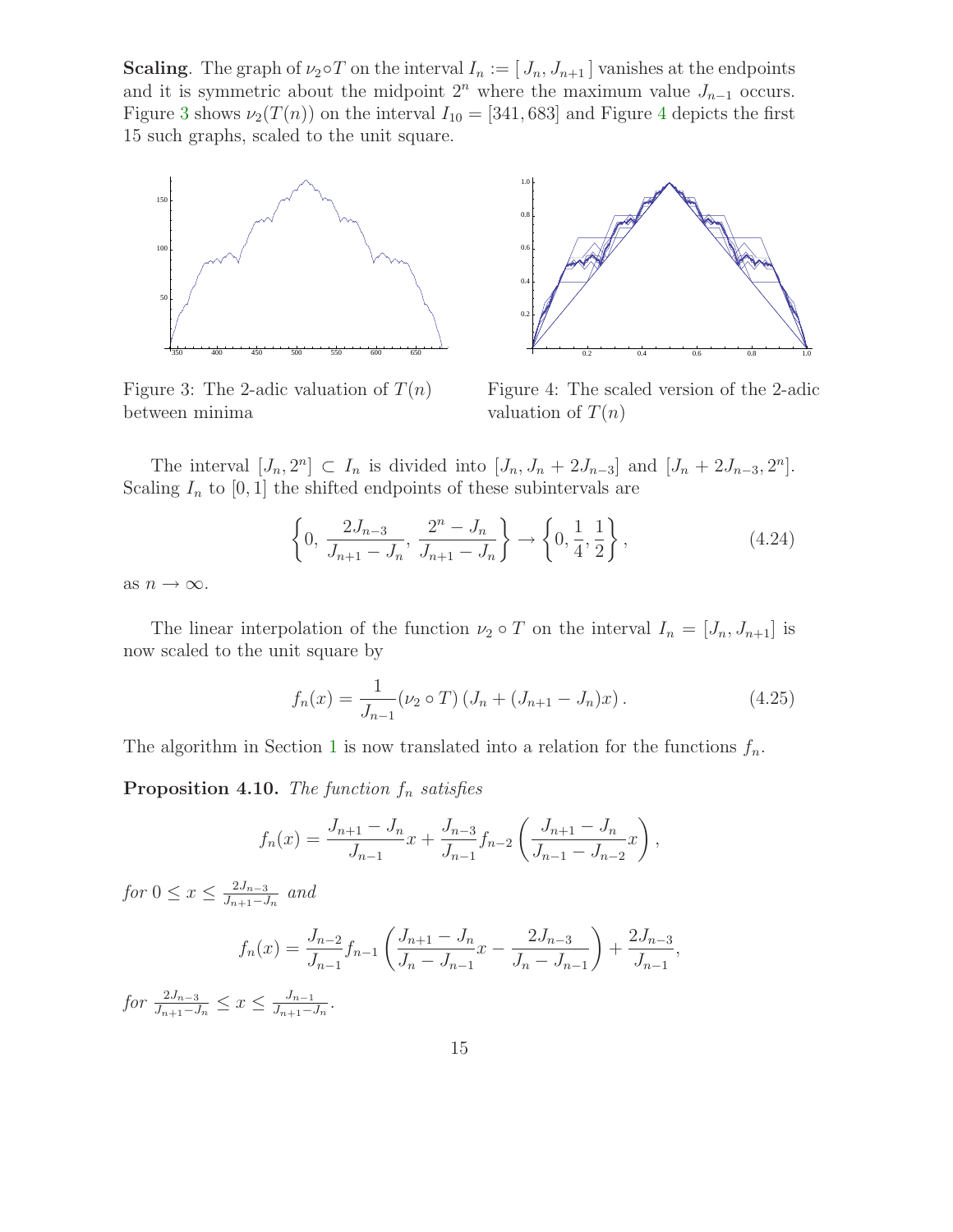A contraction mapping argument shows that  $f_n$  converges to the unique function  $f:[0,1]\to[0,1]$  that satisfies

$$
f(x) = \begin{cases} 2x + \frac{1}{4}f(4x), & \text{if } 0 \le x < \frac{1}{4}; \\ \frac{1}{2} + \frac{1}{2}f(2x - \frac{1}{2}), & \text{if } \frac{1}{4} \le x \le \frac{3}{4}; \\ 2(1-x) + \frac{1}{4}f(4x - 3), & \text{if } \frac{3}{4} < x \le 1. \end{cases}
$$

This is the function obtained from Figure [1](#page-2-0) as the number of points becomes infinite. The details are ommited.

### <span id="page-15-0"></span>5 The 3-adic valuation of  $T(n)$

The analysis of the 2-adic valuation of  $T(n)$  presented in Section [4](#page-5-1) is now extended to the prime  $p = 3$ . A complete analytic description of Figure [2](#page-2-1) is possible. Only the results are given since the arguments are similar to those for  $p = 2$ .

The 3-adic expansion of  $n \in \mathbb{N}$  is

<span id="page-15-1"></span>
$$
n = a_j \cdot 3^j + a_{j-1} \cdot 3^{j-1} + \dots + a_1 \cdot 3 + a_0 \tag{5.1}
$$

is used to define

$$
S_3(n) := a_0 + a_1 + \dots + a_k. \tag{5.2}
$$

The analog of Theorem [1.3](#page-2-2) is stated first.

**Theorem 5.1.** The function  $\nu_3 \circ T$  restricted to the interval  $K_n := [3^n, 3^{n+1}]$  is determined by its restriction to  $K_{n-1}$ .

A characterization of the values n for which  $\nu_3(T(n)) = 0$  is given next.

**Theorem 5.2.** Let  $n \in \mathbb{N}$  with [\(5.1\)](#page-15-1) as its expansion in base 3. Then  $\nu_3(T(n)) = 0$ if and only if there is an index  $0 \leq i \leq k$  such that  $a_0 = a_1 = \cdots = a_{i-1} = 0$  and  $a_{i+1} = a_{i+2} = \cdots = a_k = 0$  or 2, with  $a_i$  arbitrary.

Proposition [2.3](#page-4-3) is now written as

$$
\nu_3(T(n)) = \frac{1}{2} \sum_{j=1}^{n-1} \mu_3(j),\tag{5.3}
$$

using the function

$$
\mu_3(j) := S_3(2j) + S_3(2j+1) - S_3(3j+1) - S_3(j). \tag{5.4}
$$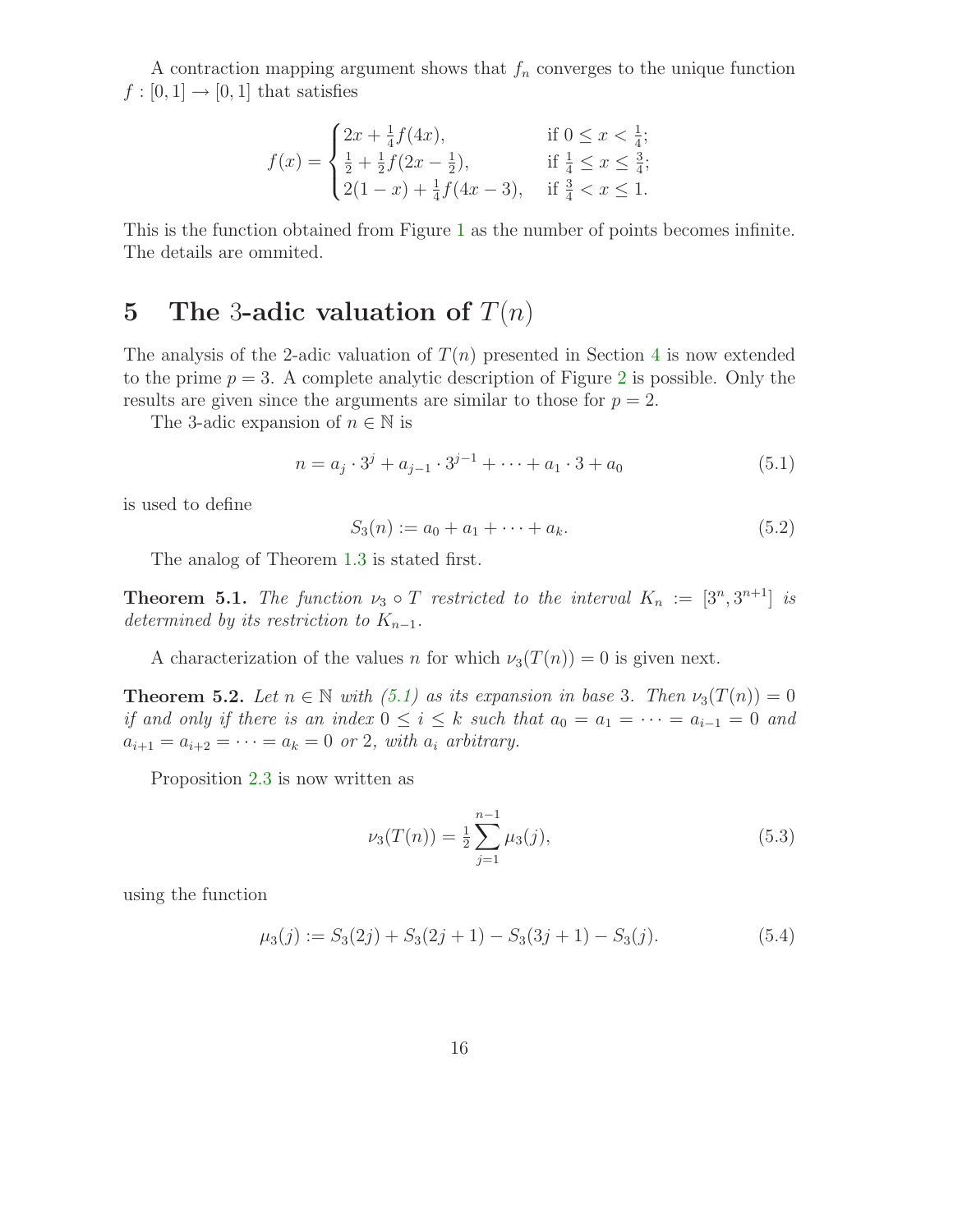**Theorem 5.3.** The 3-adic valuation of  $T(n)$  satisfies a)  $\nu_3(T(3n)) = 3\nu_3(T(n)).$ 

b)  $\nu_3(T(a)) = \nu_3(T(2 \cdot 3^n + a))$  for  $0 \le a \le 3^n$  and

$$
\mu_3(3^n+i) = \begin{cases} \mu_3(i) + 2 & \text{if } 1 \le i < \frac{1}{2}3^n, \\ \mu_3(i) & \text{if } i = \frac{1}{2}(3^n+1), \\ \mu_3(i) - 2 & \text{if } \frac{1}{2}3^n + 1 < i \le 3^n, \end{cases}
$$

for 
$$
1 \le i < 3^n
$$
.  
\n*c)*  $\mu_3(3^n + i) = -\mu_3(2 \cdot 3^n - i + 1)$  for  $1 \le i < \frac{3^n}{2}$ .

The rest of this section contains a procedure to compute  $\nu_3(T(n))$ . Consider the ternary expansion [\(5.1\)](#page-15-1) and define a sequence of integers  $\{x_j, x_{j-1}, \dots, x_1, x_0\}$  according to the following rules:

a) the initial term is  $x_j = n$ .

b) for  $1 \leq i \leq j$ , write  $x_i$  in base 3 with  $i+1$  digits (a certain number of zeros might have to be placed at the beginning) and let  $d_i$  be the first digit in this expansion; c) let  $t_i$  be the integer obtained by dropping the first digit of the expansion of  $x_i$  in part b). Then, for  $1 \leq i \leq j$ ,

$$
x_{i-1} = \begin{cases} t_i, & \text{if } d_i = 0 \text{ or } 2; \\ \text{Min } (t_i, 3^i - t_i), & \text{if } d_i = 1. \end{cases}
$$
 (5.5)

<span id="page-16-0"></span>**Theorem 5.4.** The sequence defined above satisfies

$$
\nu_3(T(x_i)) = \begin{cases} \nu_3(T(x_{i+1})), & \text{if } d_i = 0 \text{ or } 2; \\ \nu_3(T(x_{i+1})) - x_i, & \text{if } d_i = 1. \end{cases}
$$

Moreover

$$
\nu_3(T(n)) = \sum_{d_{i+1}=1} x_i.
$$
\n(5.6)

Observe that the number of 3-adic digits is decreased by 1 in the passage from  $x_i$ to  $x_{i-1}$ . Therefore  $0 \leq x_1 \leq 2$  and the procedure terminates in a finite number of steps.

**Example** A symbolic computation shows that  $\nu_3(T(1280)) = 180$ . This is now con-firmed using Theorem [5.4.](#page-16-0) The 3-adic expansion of  $n = 1280$  is  $[1, 2, 0, 2, 1, 0, 2]_3$ . Therefore  $j = 6$  and  $x_6 = 1280$ . The first digit is  $d_6 = 1$ . Dropping it yields  $t_6 = [2, 0, 2, 1, 0, 2]_3 = 551$  and  $x_5 = \text{Min}(551, 3^6 - 551) = 178$ . The 3-adic expansion of  $x_5$  is written as  $x_5 = [0 \, 2, 0, 1, 2, 1]_3$ . The extra zero in front is added to have 6 digits in this expansion. This is the first step of the algorithm. The complete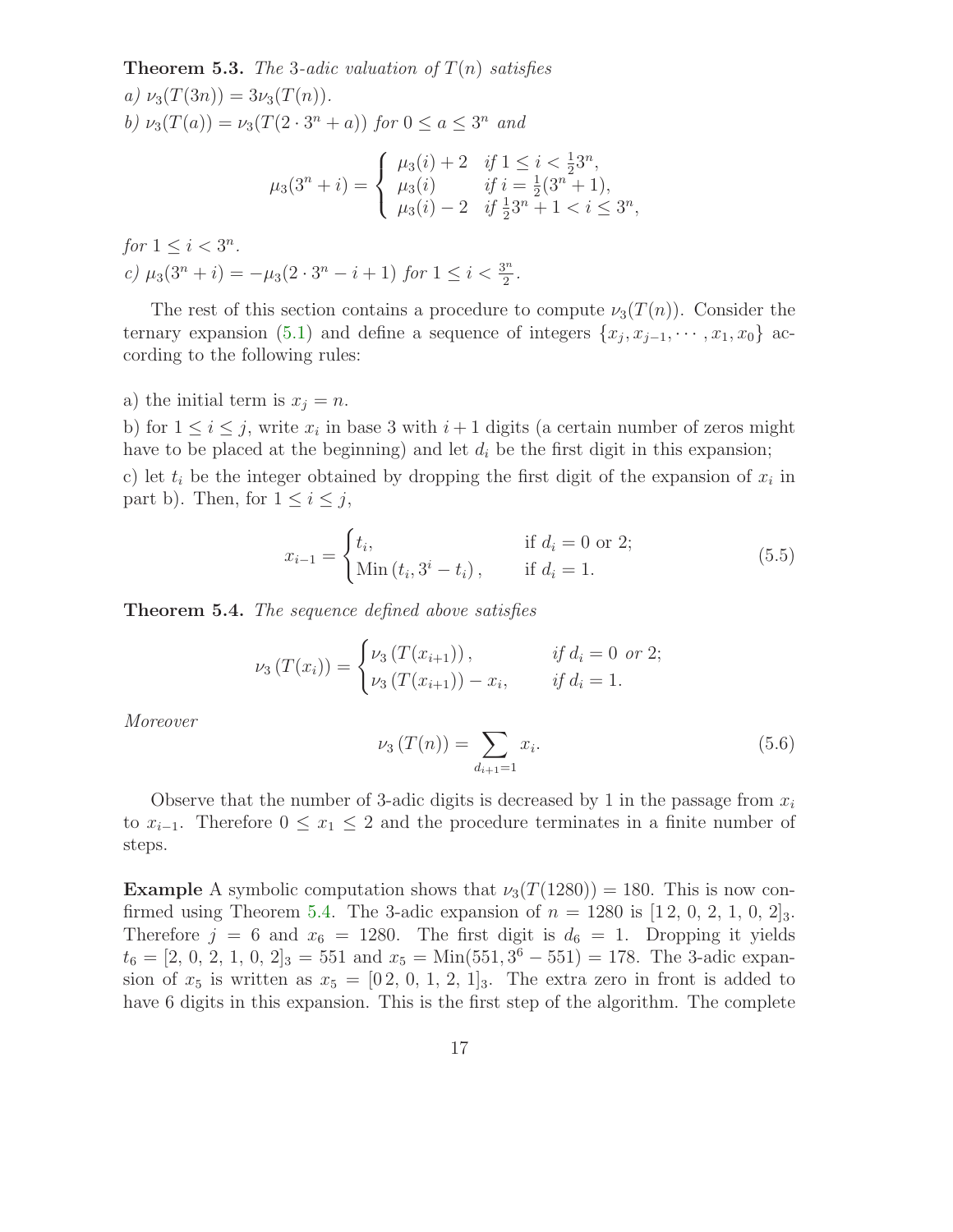|       |     |           |                         | ◡                   |    |  |
|-------|-----|-----------|-------------------------|---------------------|----|--|
| $a_i$ |     |           |                         |                     |    |  |
| $x_i$ | 400 | $10^{-1}$ | $\circ$<br>$\mathbf{I}$ | $\mathcal{L}$<br>10 | ΙU |  |

<span id="page-17-0"></span>Table 2: The algorithm for  $\nu_3 \circ T$  for  $n = 1280$ 

sequence is gioven in table [2.](#page-17-0)

The terms contributing to  $\nu_3(T(n))$  are those with  $d_{i+1} = 1$ , namely  $i = 5$  and  $i = 1$ . This gives  $x_5 + x_1 = 178 + 2 = 180$ .

**Example.** The value  $\nu_3(T(1000))$  is computed from the table below. It yields  $\nu_3(T(1000)) = x_5 + x_4 + x_2 = 271 + 28 + 1 = 300.$ 

| $a_i$ |      |   |    |    |  |  |
|-------|------|---|----|----|--|--|
| $x_i$ | 1000 | . | 40 | 40 |  |  |

Table 3: The algorithm for  $\nu_3 \circ T$  for  $n = 1000$ 

Theorem [5.4](#page-16-0) yields a scaling procedure similar to the one given for  $p = 2$  in Section [4.](#page-5-1) The resulting limiting function satisfies

$$
f(x) = \begin{cases} \frac{1}{3}f(3x), & \text{if } 0 \le x \le \frac{1}{3};\\ 4(x - \frac{1}{3}) + \frac{1}{3}f(3x - 1), & \text{if } \frac{1}{3} \le x \le \frac{1}{2};\\ -4(x - \frac{2}{3}) + \frac{1}{3}f(3x - 1), & \text{if } \frac{1}{2} \le x \le \frac{2}{3};\\ \frac{1}{3}f(3x - 2), & \text{if } \frac{2}{3} \le x \le 1. \end{cases}
$$

The graph of f corresponds to the limiting behavior of Figure [2.](#page-2-1)

Note. A similar phenomena is observed for larger primes. The figures show the valuations of  $T(n)$  for  $p = 5$  and  $p = 7$  in the range  $1 \le n \le 2000$ .

### <span id="page-17-1"></span>6 A generalization

The sequence

$$
T_p(n) := \prod_{j=0}^{n-1} \frac{(pj+1)!}{(n+j)!},\tag{6.1}
$$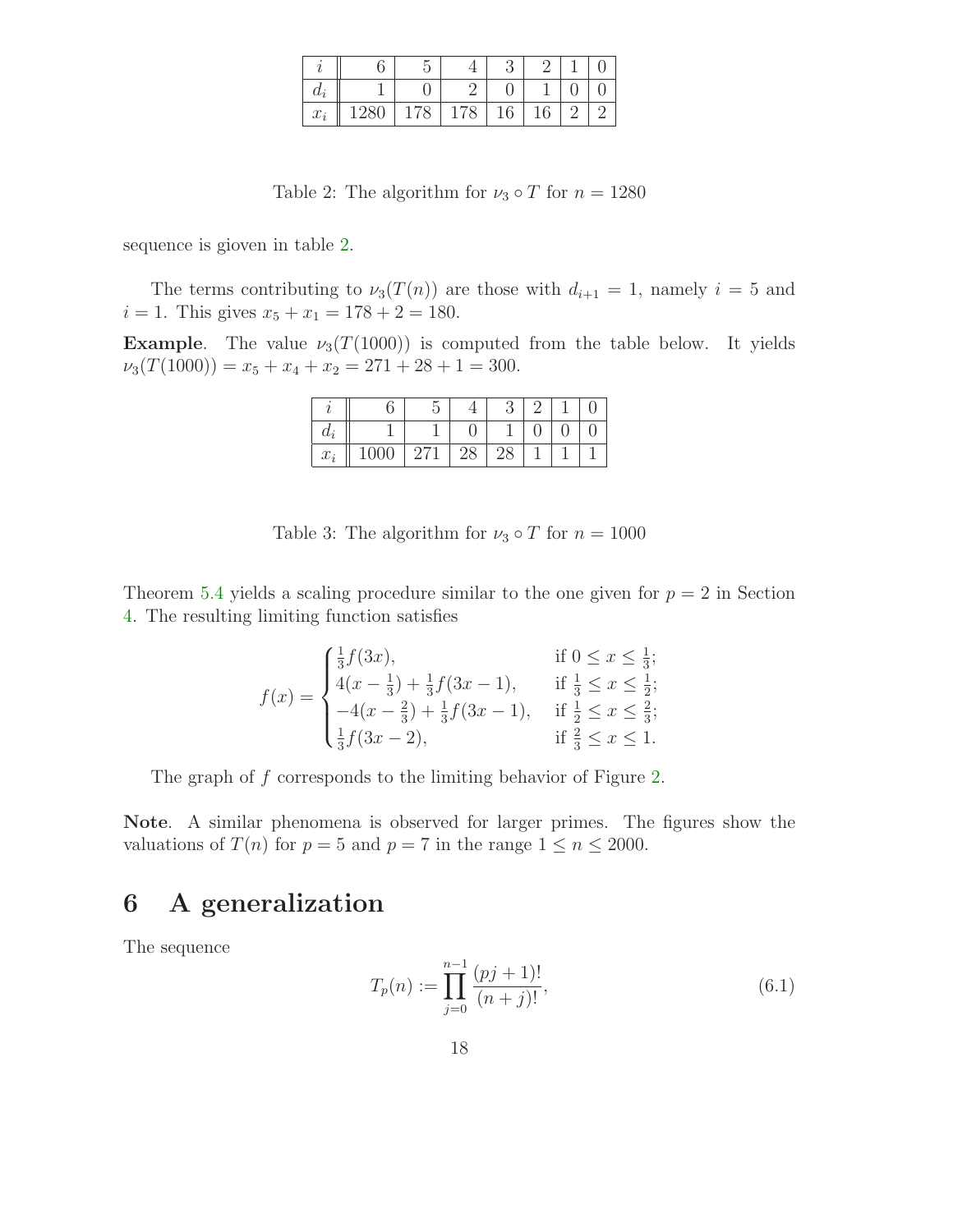

Figure 5: The 5-adic valuation of  $T(n)$ 



contains  $T(n)$  of [\(1.1\)](#page-0-0) as the special case for  $p = 3$ . In this section we present some elementary properties of this generalization.

<span id="page-18-0"></span>**Theorem 6.1.** For a fixed prime  $p \geq 3$ , the numbers  $T_p(n)$  are integers.

Proof. Start with

$$
T_p(n+1) = T_p(n) \times y_p(n),\tag{6.2}
$$

where

$$
y_p(n) = \frac{(pn+1)! \, n!}{(2n+1)! \, (2n)!}.
$$
\n
$$
(6.3)
$$

Define

$$
x_p(n) := \frac{(pn+1)!}{((p-1)n+1)! \, n!} = \binom{pn+1}{n},\tag{6.4}
$$

and observe that

$$
y_p(n) = x_p(n) \times y_{p-1}(n)n!.
$$
 (6.5)

Iterating this argument yields

$$
y_p(n) = \prod_{r=0}^{k-1} x_{p-r}(n) y_{p-k}(n).
$$
 (6.6)

The choice  $k = p - 4$  yields

$$
y_p(n) = {4n+1 \choose 2n} n!^{p-3} \prod_{r=0}^{p-5} {(p-r)n + 1 \choose n}.
$$

The upshot is that  $y_p(n)$  is an integer. The recurrence  $(6.2)$  and the initial condition  $T_p(1) = 1$  now show that  $T_p(n)$  is also an integer. The explicit formula

$$
T_p(n) = \prod_{j=1}^{n-1} {4j+1 \choose 2j} j!^{p-3} \prod_{r=0}^{p-5} {(p-r)j+1 \choose j}
$$
(6.7)

follows from the recurrence.

 $\Box$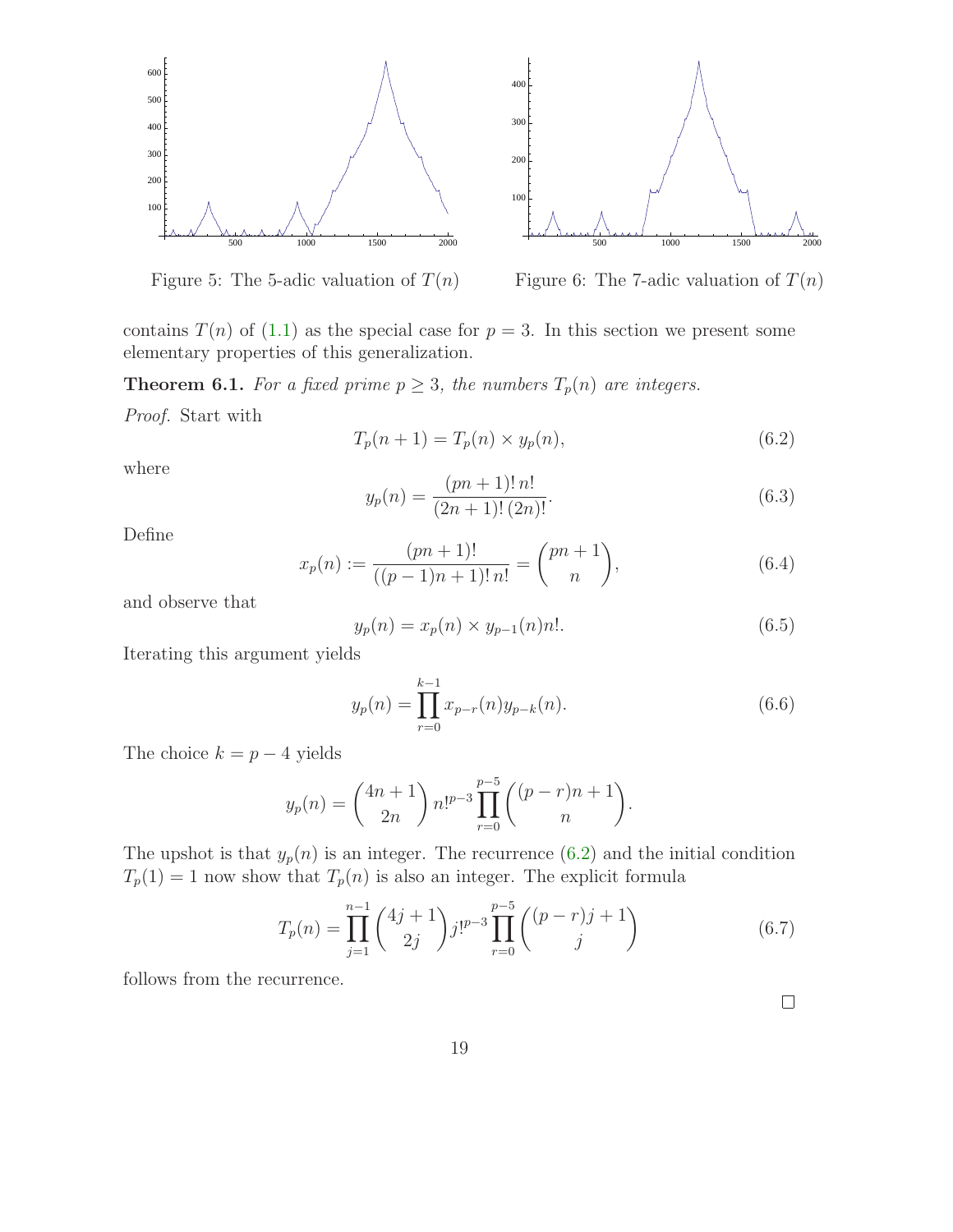*Proof.* An alternative proof of the fact that  $y_p(n)$  is an integer was shown to us by Valerio de Angelis. Observe that, for  $p \geq 4$ , we have  $(pn + 1)! = N \times (4n + 1)!$  for the integer  $N = (4n + 2)_{(p-4)n}$ . Therefore

$$
y_p)(n) = (4n+2)_{(p-4)n} \times \binom{4n+2}{2n} n!,\tag{6.8}
$$

shows that  $y_p(n) \in \mathbb{N}$  and yields the explicit formula

$$
T_p(n) = \prod_{j=1}^{n-1} (4j+2)_{(p-4)n} {4j+1 \choose 2j} j!.
$$
 (6.9)

$$
\square
$$

Proof. A third proof using Theorem [1.1](#page-1-0) was shown to us by T. Amdeberhan. The required inequality states: if  $n, k, p \in \mathbb{N}$  and  $p \geq 3$ , then

$$
\psi_k(n; p) := \sum_{j=0}^{n-1} \left\lfloor \frac{pj+1}{k} \right\rfloor - \sum_{j=0}^{n-1} \left\lfloor \frac{n+j}{k} \right\rfloor \ge 0.
$$

It suffices to prove the special case  $p = 3$ , i.e.  $\psi_k(n; 3) \geq 0$  which we denote by  $\psi_k(n)$ for  $k \geq 3, n \geq 1$ . Write  $n = ck + r$  where  $0 \leq r \leq k - 1$ . We approach a reduction process by breaking down the respective sums as follows.

$$
\sum_{j=0}^{n-1} \left[ \frac{3j+1}{k} \right] = \sum_{j=0}^{ck-1} \left[ \frac{3j+1}{k} \right] + \sum_{j=0}^{r-1} \left[ \frac{3(ck+j)+1}{k} \right]
$$

$$
= \sum_{j=0}^{ck-1} \left[ \frac{3j+1}{k} \right] + 3cr + \sum_{j=0}^{r-1} \left[ \frac{3j+1}{k} \right],
$$

and

$$
\sum_{j=0}^{n-1} \left[ \frac{n+j}{k} \right] = \sum_{j=0}^{ck-1} \left[ \frac{ck+r+j}{k} \right] + 2cr + \sum_{j=0}^{r-1} \left[ \frac{r+j}{k} \right]
$$
\n
$$
= \sum_{j=0}^{ck-1} \left[ \frac{ck+j}{k} \right] - \sum_{j=0}^{r-1} \left[ \frac{ck+j}{k} \right] + \sum_{j=0}^{r-1} \left[ \frac{2ck+j}{k} \right] + 2cr + \sum_{j=0}^{r-1} \left[ \frac{r+j}{k} \right]
$$
\n
$$
= \sum_{j=0}^{ck-1} \left[ \frac{ck+j}{k} \right] + \sum_{j=0}^{r-1} \left[ \frac{ck+j}{k} \right] + 2cr + \sum_{j=0}^{r-1} \left[ \frac{r+j}{k} \right]
$$
\n
$$
= \sum_{j=0}^{ck-1} \left[ \frac{ck+j}{k} \right] + cr + \sum_{j=0}^{r-1} \left[ \frac{j}{k} \right] + 2cr + \sum_{j=0}^{r-1} \left[ \frac{r+j}{k} \right]
$$
\n
$$
= \sum_{j=0}^{ck-1} \left[ \frac{ck+j}{k} \right] + 3cr + \sum_{j=0}^{r-1} \left[ \frac{r+j}{k} \right].
$$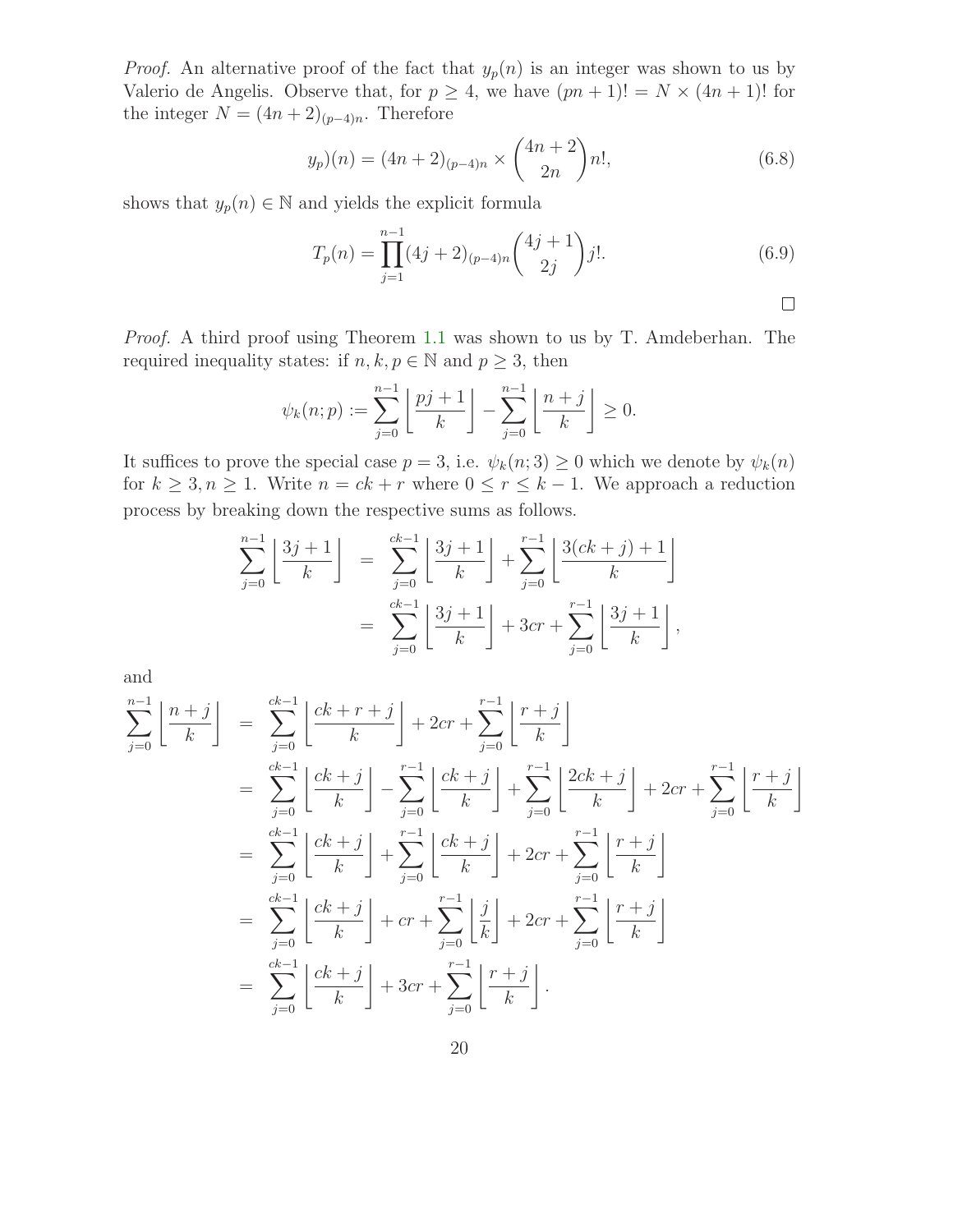Combining these expressions, we find that  $\psi_k(ck + r) = \psi_k(ck) + \psi_k(r)$ . A similar argument with r replaced by k produces  $\psi_k(ck + k) = \psi_k(ck) + \psi_k(k)$ . We conclude  $\psi_k$  is k-Euclidean, i.e.

$$
\psi_k(ck+r) = c\psi_k(k) + \psi_k(r).
$$

Therefore, we just need to verify the assertion  $\psi_k(r) \geq 0$ . In fact, we will strengthen it by giving an explicit formula in vectorial form

$$
[\psi_k(0),\ldots,\psi_k(k-1)]=[0,0^{k'},1,2,\ldots,[k''/2],[k''/2],\ldots,2,1,0^{k'}];
$$

where  $k' = \lfloor \frac{k+1}{3} \rfloor$  $\frac{+1}{3}$ ,  $k'' = k - 1 - 2k'$  and  $0^{k'}$  means  $k'$  consecutive zeros. This admits an elementary proof. Note that  $\psi_k(ck) = 0$ , hence  $\psi_k$  is k-periodic and it satisfies  $\psi_k(ck+r) = \psi_k(r).$  $\Box$ 

We now present a recurrence for the *p*-adic valuation of the sequence  $T_p(n)$ . The special role of the prime  $p = 3$  becomes apparent.

**Theorem 6.2.** Let p be prime. Then the sequence  $T_p(n)$  satisfies

$$
\nu_p(T_p(pn)) = p\nu_p(T_p(n)) + \frac{1}{2}p(p-3)n^2.
$$
\n(6.10)

Proof. Start with

$$
T_p(pn) = \prod_{j=0}^{pn-1} (pj+1)! / \prod_{j=pn}^{2pn-1} j!
$$
 (6.11)

and using Legendre's formula to obtain

$$
(p-1)\nu_p(T_p(pn)) = \sum_{j=0}^{pn-1} pj + 1 - S_p(pj+1) - \sum_{j=pn}^{2pn-1} j - S_p(j).
$$
 (6.12)

The terms independent of the function  $S_p$  add up to  $n^2p(p-3)/2$  so that

$$
\nu_p(T_p(pn)) - p\nu_p(T_p(n)) = \frac{1}{2}n^2p(p-3) + \frac{1}{p-1}W_{p,n},\tag{6.13}
$$

where

$$
W_{p,n} = -\sum_{j=0}^{pn-1} S_p(pj+1) + \sum_{j=pn}^{2pn-1} S_p(j) + p \sum_{j=0}^{n-1} S_p(pj+1) - p \sum_{j=0}^{n-1} S_p(n+j). \tag{6.14}
$$

<span id="page-20-0"></span>Theresult follows from  $W_{p,n} = 0$ . To establish this use  $S_p(pj+1) = 1 + S_p(j)$  to write

$$
W_{p,n} = -\sum_{j=0}^{pn-1} S_p(j) + \sum_{j=pn}^{2pn-1} S_p(j) + p \sum_{j=0}^{n-1} S_p(j) - p \sum_{j=n}^{2n-1} S_p(j).
$$
 (6.15)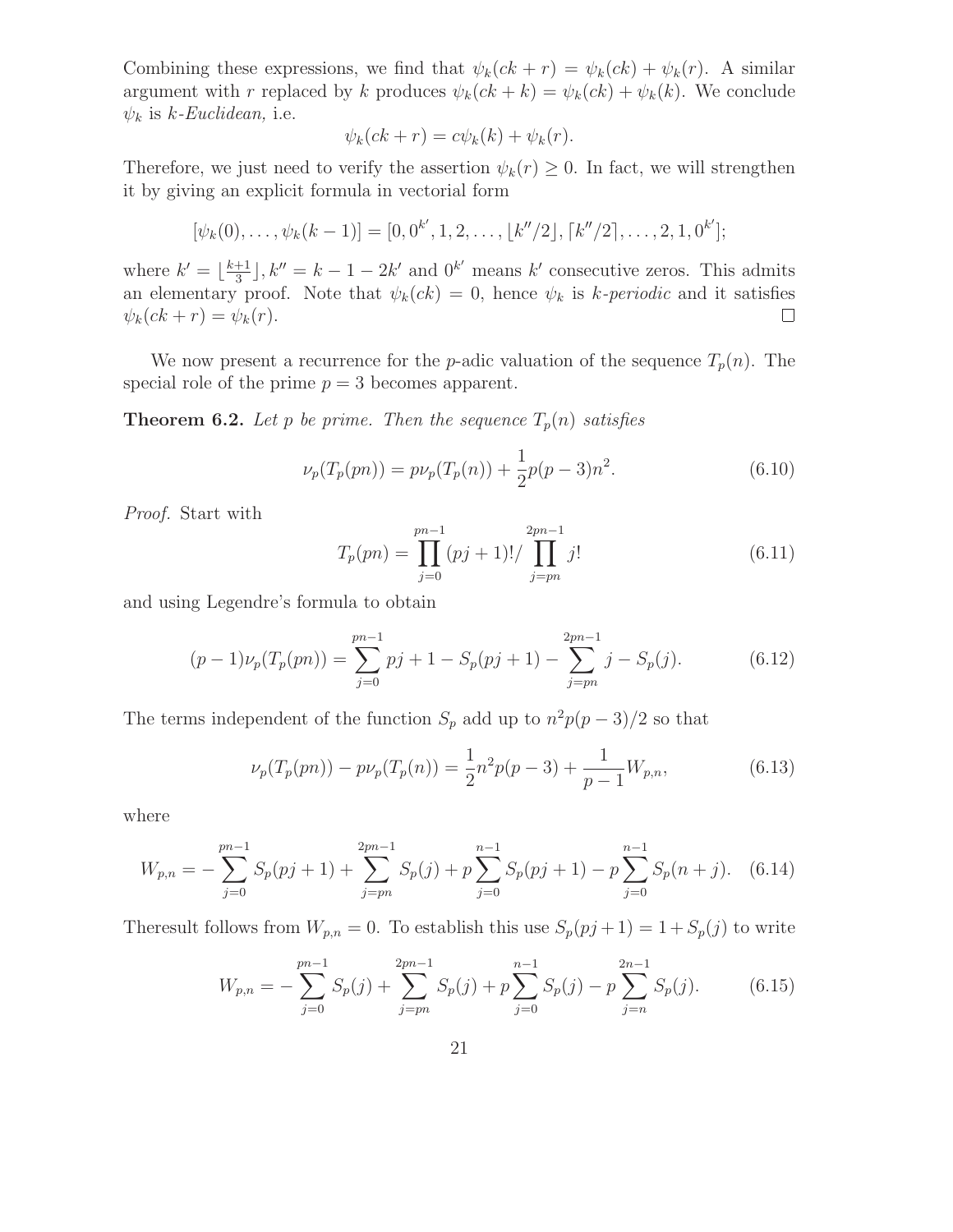In the second sum, write  $j = pr + k$  with  $0 \le k \le p - 1$  and  $n \le r \le 2n - 1$ , to obtain

$$
\sum_{j=pn}^{2pn-1} S_p(j) = \sum_{k=0}^{p-1} \sum_{r=n}^{2n-1} S_p(pr+k)
$$
  
= 
$$
\sum_{r=n}^{2n-1} \sum_{k=0}^{p-1} (k + S_p(r))
$$
  
= 
$$
\frac{n}{2}p(p-1) + p \sum_{r=n}^{2n-1} S_p(r).
$$

This form of the second term is now combined with the fourth one in [\(6.15\)](#page-20-0). A similar calculation on the first term gives the result. Indeed,

$$
\sum_{j=0}^{pn-1} S_p(j) = \sum_{k=0}^{p-1} \sum_{r=0}^{n-1} S_p(pr+k)
$$
  
= 
$$
\sum_{k=0}^{p-1} \sum_{r=0}^{n-1} (k + S_p(r))
$$
  
= 
$$
\frac{n}{2}p(p-1) + p \sum_{r=0}^{n-1} S_p(r).
$$

Corollary 6.3. For p a prime, we have

$$
\nu_p(T_p(p^n)) = \frac{p^n(p-3)(p^n-1)}{2(p-1)}.\tag{6.16}
$$

*Proof.* Replace *n* by  $p^n$  in the Theorem to obtain

$$
\nu_p(T_p(p^{n+1})) = p\nu_p(T_p(p^n)) + \frac{1}{2}(p-3)p^{2n+1}.
$$
\n(6.17)

Iterating this identity yields the result.

**Problem.** The sequence  $T_p(n)$  comes as a formal generalization of the original sequence  $T_3(n)$  that appeared in counting alternating symmetric matrices. This raises the question: what does  $T_p(n)$  count?

 $\Box$ 

 $\Box$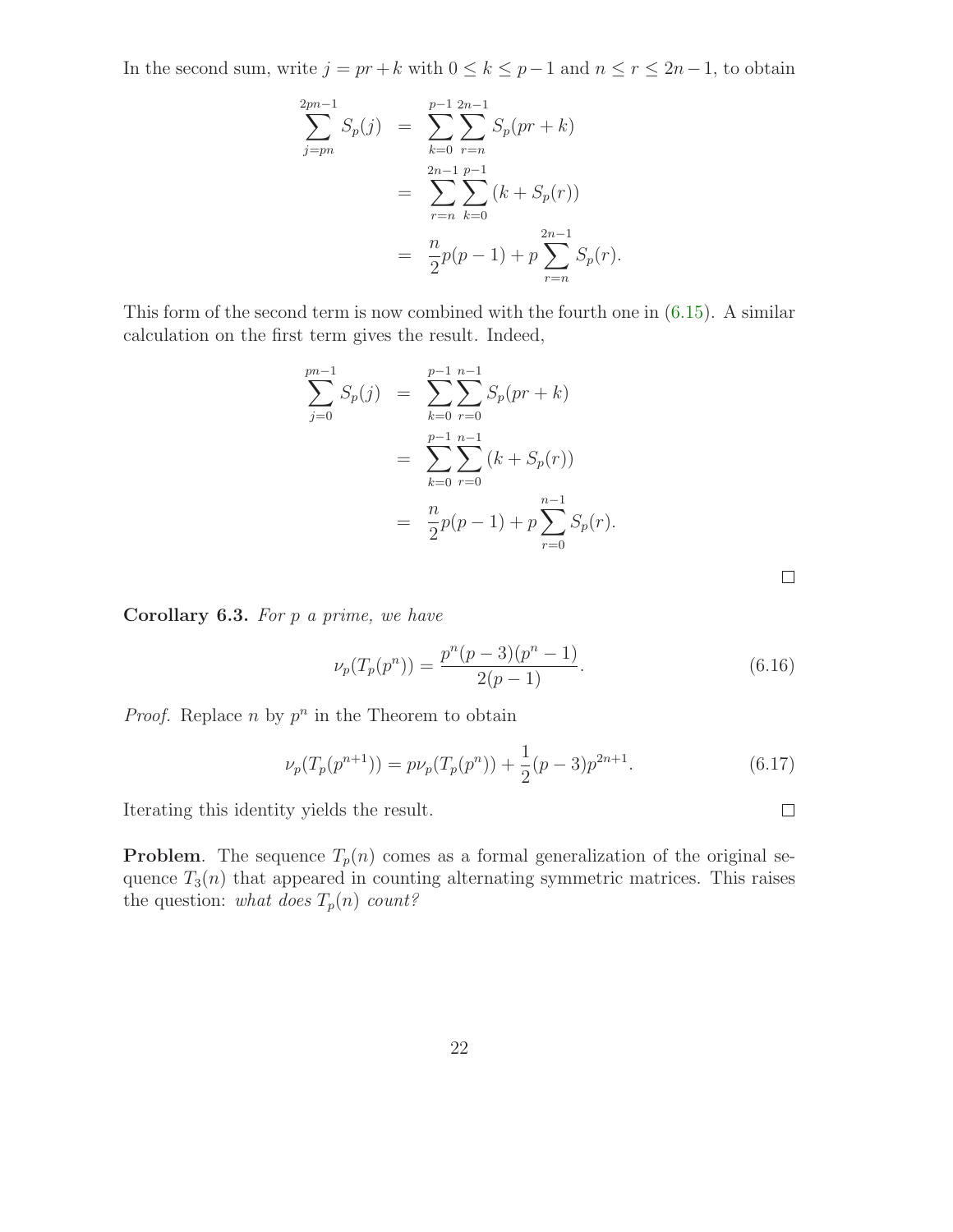## 7 Acknowledgments

The authors wish to thank Tewodros Amdeberhan, Valerio de Angelis and A. Straub for many conversations about this paper. Marc Chamberland helped in the experimental discovery of the generalization presented in Section [6.](#page-17-1) The authors also wish to thank a referee for a very complete and illuminating report on a preliminary version of the paper. This included the ideas behind Theorem [1.4.](#page-3-1) The work of the second author was partially funded by NSF-DMS 0713836.

# <span id="page-22-4"></span>References

- [1] T. Amdeberhan, D. Manna, and V. Moll. The 2-adic valuation of a sequence arising from a rational integral. J. Combin. Theory Ser.  $A$ , 115 (2008), 1474– 1486.
- <span id="page-22-6"></span><span id="page-22-0"></span>[2] T. Amdeberhan, D. Manna, and V. Moll. The 2-adic valuation of Stirling numbers. Experiment. Math., 17 (2008), 69–82.
- <span id="page-22-1"></span>[3] D. Bressoud. Proofs and Confirmations: the story of the Alternating Sign Matrix Conjecture. Cambridge University Press, 1999.
- <span id="page-22-3"></span>[4] D. Bressoud and J. Propp. How the alternating sign matrix conjecture was solved. Notices Amer. Math. Soc., 46 (1999), 637–646.
- <span id="page-22-7"></span>[5] D. Cartwright and J. Kupka. When factorial quotients are integers. Austral. Math. Soc. Gaz., 29 (2002), 19–26.
- <span id="page-22-9"></span>[6] D. Frey and J. Sellers. [Jacobsthal numbers and alternating sign matrices.](http://www.cs.uwaterloo.ca/journals/JIS/VOL3/SELLERS/sellers.html) J. Integer Sequences, 3 (2000), Article 00.2.3.
- <span id="page-22-10"></span>[7] D. Frey and J. Sellers. [On powers of 2 dividing the values of certain plane partitions.](http://www.cs.uwaterloo.ca/journals/JIS/VOL4/SELLERS/powers.html) J. Integer Sequences, 4 (2001), Article 01.1.8.
- [8] D. Frey and J. Sellers. Prime power divisors of the number of  $n \times n$  Alternating Sign Matrices. Ars Combin., 71 (2004), 139–147.
- <span id="page-22-8"></span>[9] A. M. Legendre. Theorie des Nombres. Firmin Didot Freres, Paris, 1830.
- <span id="page-22-5"></span><span id="page-22-2"></span>[10] D. Manna and V. Moll. A remarkable sequence of integers. To appear, Expo. Math., 2009.
- [11] W. H. Mills, D. P. Robbins, and H. Rumsey. Proof of the MacDonald conjecture. Inv. Math., 66 (1982), 73–87.